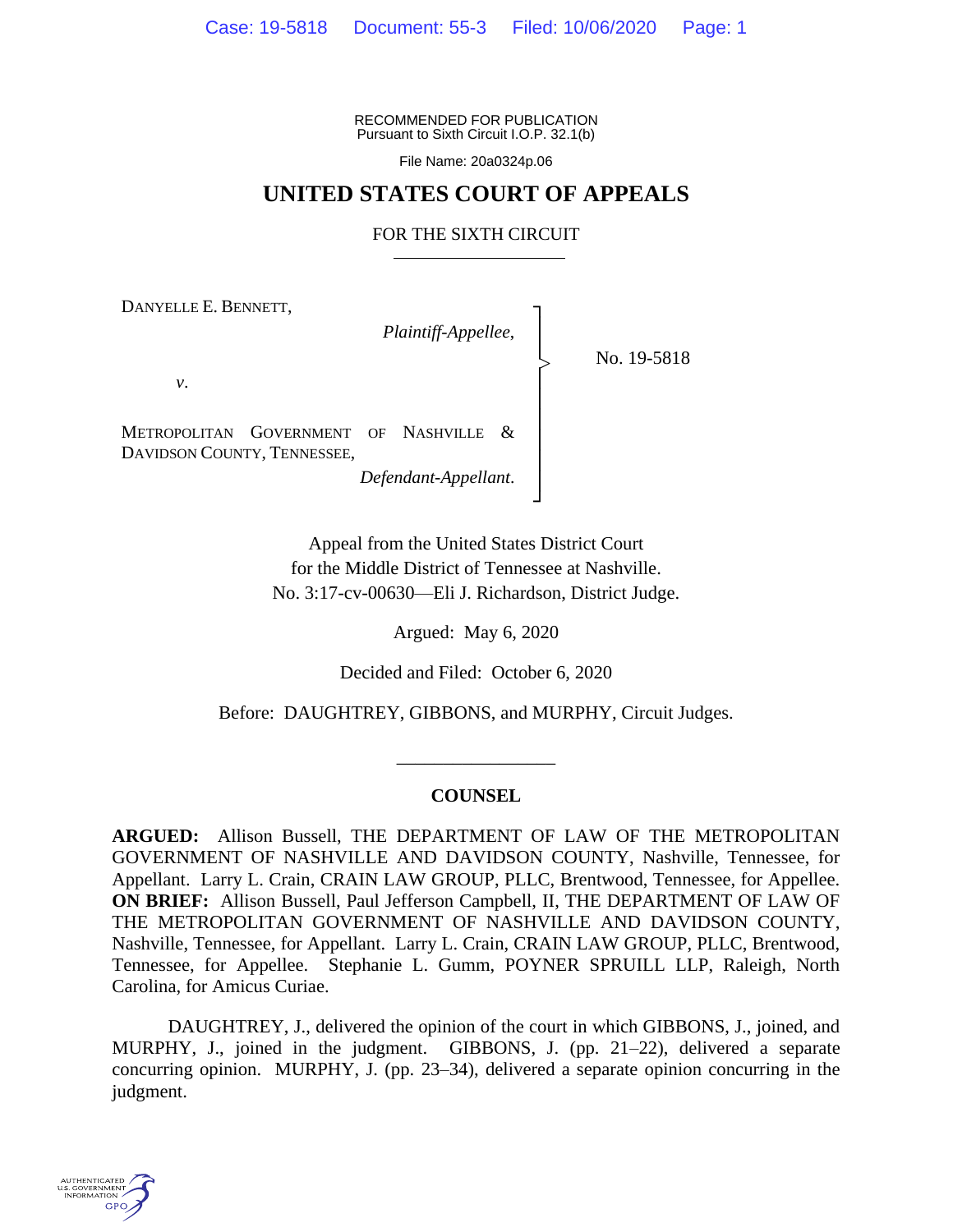# **OPINION** \_\_\_\_\_\_\_\_\_\_\_\_\_\_\_\_\_

\_\_\_\_\_\_\_\_\_\_\_\_\_\_\_\_\_

MARTHA CRAIG DAUGHTREY, Circuit Judge. At issue in this case is whether a public employee's use of a racial slur when discussing politics on Facebook is sufficiently protected by the First Amendment to outweigh a government agency's interest in having an efficient workplace and effectively serving the public. Plaintiff Danyelle Bennett was terminated from her position at the Emergency Communications Center (ECC) of the Metropolitan Government of Nashville (Metro) for a Facebook comment she made on November 9, 2016. On the night of the Presidential election, Bennett posted from her public-facing Facebook profile concerning Trump's victory. In response to someone else's comment, Bennett replied using some of the commenter's words: "Thank god we have more America loving rednecks. Red spread across all America. Even niggaz and latinos voted for trump too!" As a result of Bennett—a white woman—using what Metro deemed racially-charged language, several employees and a member of the public complained to ECC leadership and the Mayor's office. ECC officials determined that Bennett violated three Civil Service Rules and, after paid administrative leave and a due process hearing, they terminated her from her position. Bennett sued Metro for retaliation under the First Amendment and, following a jury trial that determined certain issues of fact, the district court found in favor of Bennett.

Metro appeals, arguing that the district court gave greater protection to Bennett's speech than the law warrants and improperly minimized the disruption Bennett's speech caused in the agency. A review of the record reveals the district court erred in its analysis, and we therefore reverse the district court's decision and remand for further proceedings.

### **FACTUAL AND PROCEDURAL BACKGROUND**

Plaintiff Bennett began working for Metro's ECC as an Emergency Telecommunicator in 2001 and was employed there for 16 years. Her role was to field emergency calls, and she was also certified in emergency medical dispatch and emergency fire dispatch. On the evening of November 8, 2016—Election Day—Bennett anxiously awaited the results of the Presidential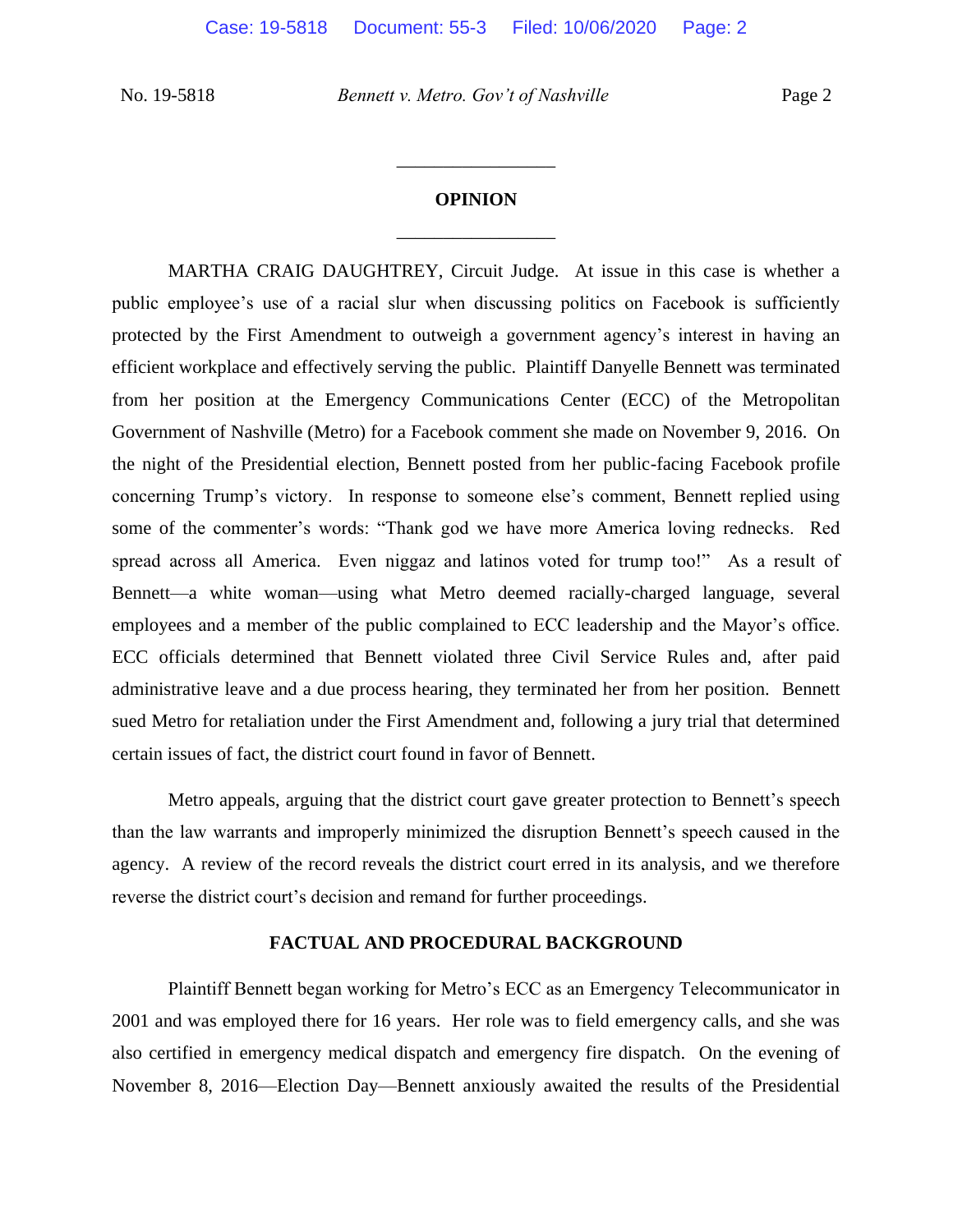election, hoping for a win by the candidate she supported, Donald Trump. She stayed up watching the results until about 3:00 a.m. on November 9, when the electoral votes for Trump reached 270. At that time, she made a Facebook post from her public-facing profile of an image of the electoral map revealing Trump as the winner. Shortly thereafter, before Bennett went to bed, she received a notification that Mohamed Aboulmaouahib—a man she did not know commented on her post, writing that "Redneck states vote[d] for Trump, niggaz and latinos states vot[ed] for hillary." She replied: "Thank god we have more America loving rednecks. Red spread across all America. Even niggaz and latinos voted for trump too!" The following morning, Bennett was off-duty when she received a notification that her friend and former colleague had commented on her post, asking "Was the niggaz statement a joke? I don't offend easily, I'm just really shocked to see that from you." Bennett replied, and several other comments demonstrating offense to Bennett's use of the racial slur followed. At approximately 3:45 p.m., after Bennett's friend and former colleague, Tamika Barker, responded to the comment, Bennett spoke on the phone with her and, as a result, deleted the entire Facebook post.

During this same day, the Facebook comment also became an issue at the ECC office. On the morning of November 9, Lynette Dawkins, the Metro Human Resources (HR) coordinator, began receiving complaints about Bennett's comment. Two ECC employees came to her office upset and complained about a derogatory comment on Facebook made by Bennett. She also received an anonymous text with a screenshot of Bennett's comment to her post, asking "when is this ever acceptable?" Dawkins informed her supervisor, Bruce Sanschargrin, of these complaints when he arrived in the office. He then opened Facebook, found Bennett's public post, and agreed that her comment on the post was "racially offensive" and "degrading" towards both African Americans and Caucasians. Sanschargrin then contacted ECC director Michele Donegan to make her aware of the complaints and how Metro employees were being impacted. Shortly thereafter, Assistant Director Angie Milliken came to his office. She also had received reports about complaints and conversations over the post; she noted that the office was unusually quiet that day.

When Donegan arrived to Sanschargrin's office, she learned that Bennett not only identified herself as a Metro employee in her Facebook profile, but also as an ECC employee and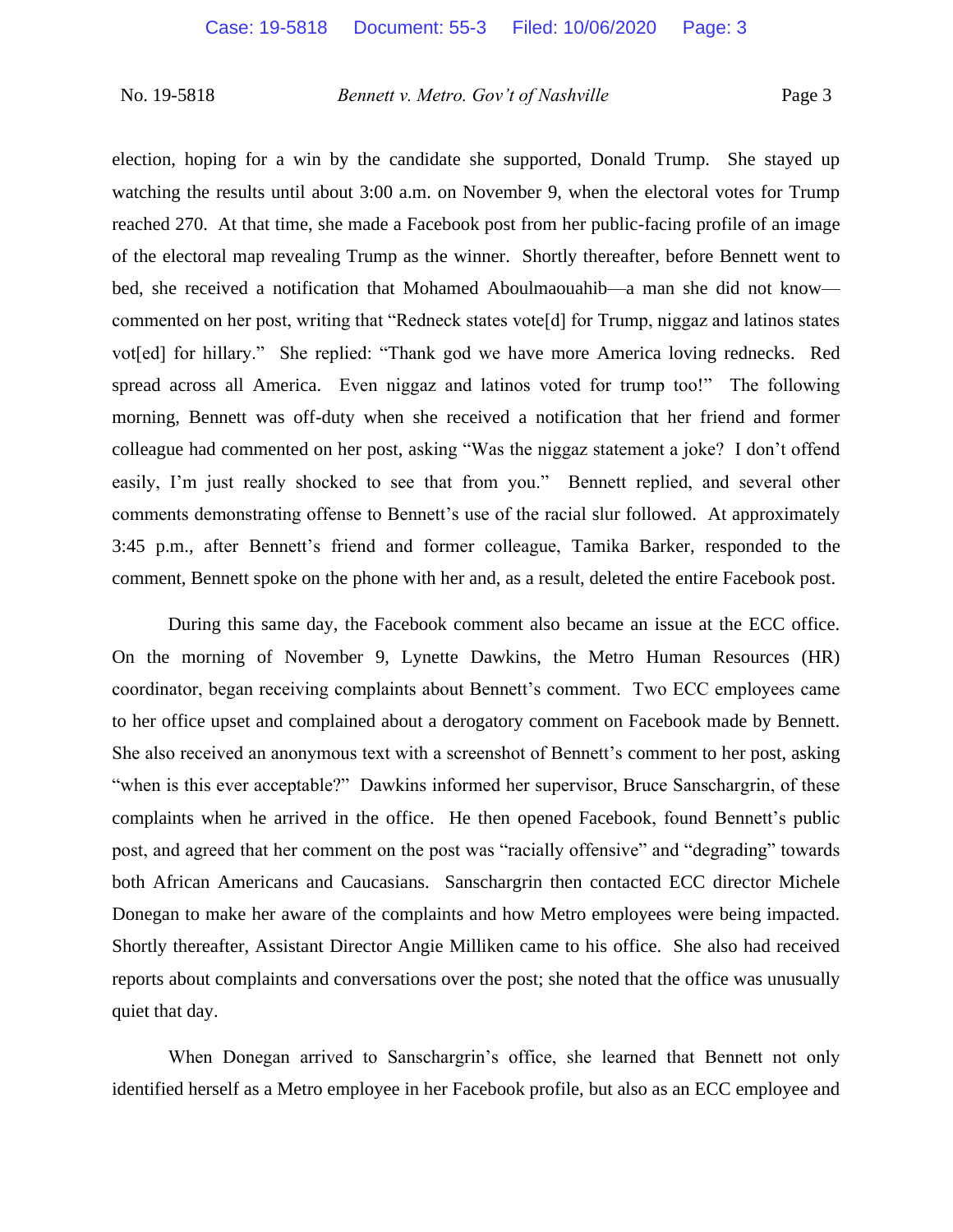a Metro Police Department employee. Donegan became concerned about the potential impact Bennett's use of racially charged language could have on the workforce and determined that the next step would be to have Sanschargrin reach out to Bennett to have her remove the post and to speak with her first thing in the morning.

Throughout that day, additional complaints were made. Alisa Franklin, Emergency Telecommunicator and chief steward of the Service Employees International Union (SEIU), received multiple complaints, both in person and over text messaging, complaining about Bennett's comment and use of the racial slur. Franklin conveyed to her supervisor that, in addition to the complaints she received, she, too, was shocked, hurt, and disgusted by Bennett's post. Donegan also received an email from the mayor's office that included a complaint from a constituent. The mayor's office specifically questioned whether Bennett identified herself as a Metro employee on her Facebook page. The complaint contained a screenshot of the constituent's Facebook post showing only Bennett's response and omitting Aboulmaouahib's, with a caption:

If you've called 911 & officers don't get there as quickly as you need them it may not be the officer. And it may not have anything to do with calls around the city. In fact it may be the dispatcher that got your call. If your skin is too dark your call may have just been placed on the back burner. #WelcomeToNashville #MusicCity #Metro.

The screenshot was accompanied by a statement:

These kind of derogatory statements are being made by our own government here in Davidson County. Despite everything else going on across the country I've always had a sense of hope for my city, Nashville. But after seeing things in this light I don't know anymore. I want to know that my life is valuable and that I will be protected just as well as any other citizen despite the color of my skin. Please fix this!

Sanschargrin also received a screenshot via text message of the same cropped Facebook post with the message "I just came across this post. I know it doesn't matter but this is an exemployee throwing gasoline on the fire."

Later that afternoon Bennett returned Sanschargrin's call. Sanschargrin asked Bennett to remove the post because several other employees had spoken to him that day and were upset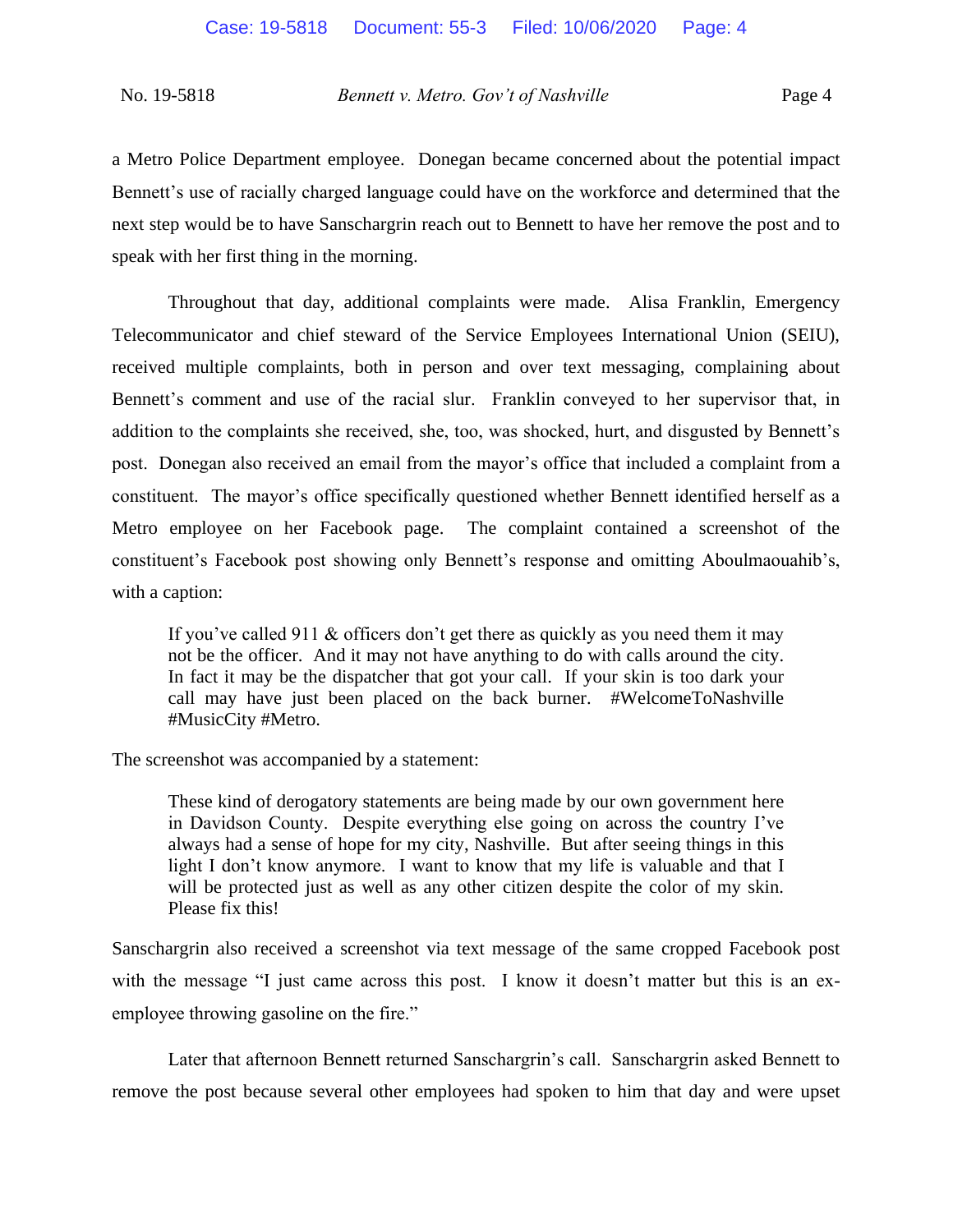about it. She explained that it had already been removed. He then asked Bennett to come to work early the next day, prior to roll call, to discuss the matter further with him and Donegan.

The following morning Bennett met with Sanschargrin and Donegan. Bennett explained that her comment on the post was a sarcastic response mocking the comment by Aboulmaouahib. Sanchargrin, and Donegan made clear that the language she used was inappropriate and that it was viewed as racially charged. Although Bennett acknowledged that other employees appeared to be outwardly offended, she believed they were just "playing the victim" and were not really offended. Bennett claimed that she was the real victim in the situation and resented being ganged up on. Donegan was concerned by Bennett's lack of remorse about her language and by her failure to acknowledge that it was an issue. It was only when Sanschargrin said it was possible the situation could result in some form of corrective or disciplinary action that Bennett changed her tune. Bennett asked how to fix the situation and offered to apologize to employees, but she declined Donegan's offer to issue an apology at roll call that morning. In the end, Donegan decided to place Bennett on paid administrative leave for a week or two to give management time to investigate the matter and allow the "uproar that had started to settle down."

Donegan was concerned about the impact of Bennett's language on the dynamics of the office. Communication between telecommunicators was essential to the work they did and, after the racially charged comment and the reactions of the employees, she was anxious about the team dynamics and the creation of a racial divide. She directed Sanschargrin to complete a summary of what had happened, investigate the facts, and identify any policies that Bennett may have violated.

Conversations about the issue continued after Bennett's leave began. The following week, Donegan received a call from the "second-in-command" for Metro Human Resources telling her that some ECC employees had come to his office with concerns. Franklin—in her role as chief union steward—reported that there was a level of general discomfort throughout the center and that "things were not harmonious like they normally were." The union stewards again raised the issue at the SEIU monthly meeting with Donegan. They described a great deal of tension in the call center, explaining that there was not the same level of communication going on as there was before the incident, reflecting a disconnect among the employees. As a result,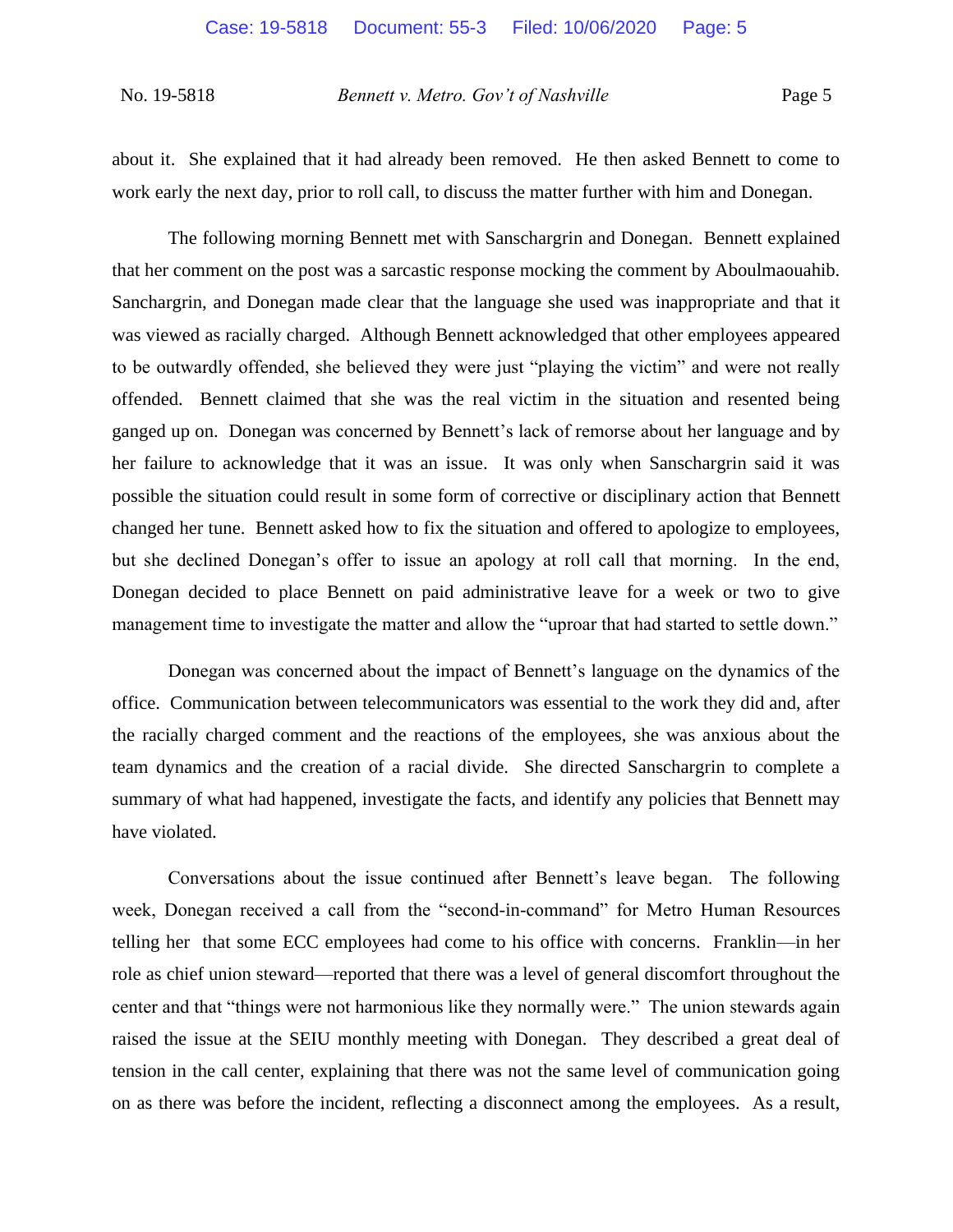they recommended diversity training for employees and Donegan agreed, telling them that she also had been considering it. In addition, because "so many people were offended and hurt," Franklin advocated for having a counselor come in during roll call to speak with employees about diversity, the background of the racial slur Bennett had used, and why people might be bothered or concerned about its use. The counselor came in to address the ECC workforce and stayed to talk to employees one-on-one, an offer some employees took advantage of until they had to go back to work because there was insufficient coverage of incoming calls.

Sanschargrin determined that Bennett's conduct violated three policies of the Metropolitan Government Civil Service Commission: (1) her behavior "reflect[ed] discredit upon [her]self, the department, and/or the Metropolitan Government," (2) her conduct was "unbecoming of an employee of the Metropolitan Government," and (3) her Facebook profile disclosed that she was a Metro employee but failed to include a disclaimer that her "expressed views are [hers] alone and do not reflect the views of the Metropolitan Government." At Donegan's direction, Sanschargrin drafted a charge letter for Bennett that included a summary of the incident, described the three rules she was accused of violating, and outlined her due process rights. The letter explained that "[t]o advance the mission [of ECC], it is vitally important that all department employees conduct themselves in a manner free of bias, demonstrate unquestionable integrity, reliability and honesty," and that "[t]he success of [the] agency can be measured by the perception and confidence the public has in the employees representing the agency."

Donegan felt the charges were appropriate, first, because she felt that inclusion of a particularly offensive racial slur in a public social-media post was objectionable because it did not reflect Metro policy or the beliefs of people who worked there. Further, she thought such racially charged language would bring discredit to the office and testified that "the public that we serve is very diverse, and it's my expectation that when someone calls[,] regardless of who they are or where they're from, that they're going to receive the appropriate service." Donegan also concluded that Bennett's behavior warranted discipline because of the disruption it caused: employees were upset at work, counselors needed to be involved, and stress levels increased for the agency as a whole.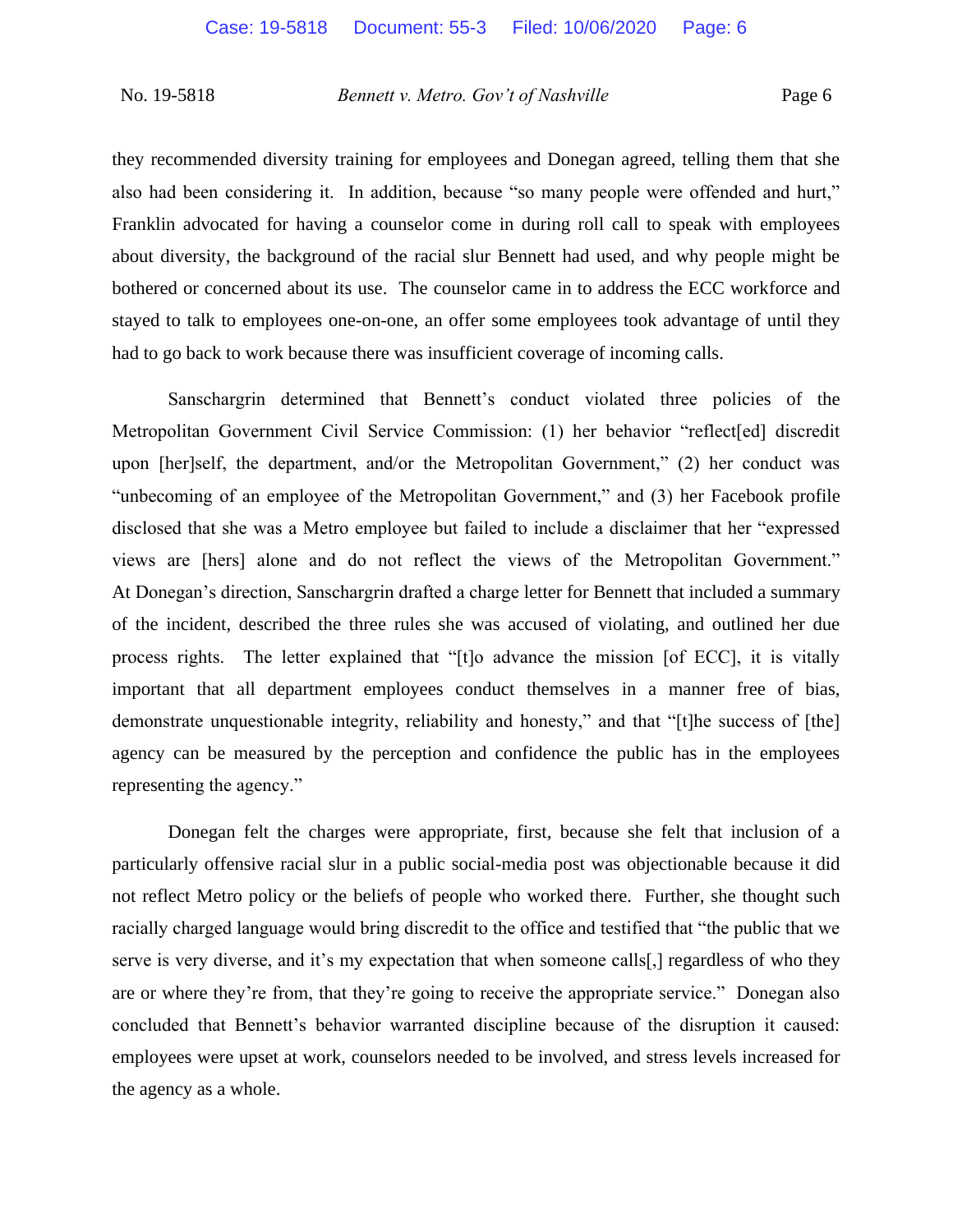The charge letter was approved by Donegan and sent to Bennett on December 28, 2016, upon her return from Family Medical Leave. Bennett was again placed on administrative leave pending a hearing set in January. The purpose of the hearing was to allow Bennett to state her case, present evidence or witnesses, and "expand on [her] side of what happened" after having time to process the initial conversation and regroup. At the hearing, Bennett appeared with an attorney, was read the charge letter, and pleaded not guilty to all three charges. Bennett spoke on her own behalf, primarily discussing incidents other than the Facebook post, and defended her decision to use the language in question. In Donegan's view, Bennett failed to show any remorse or accountability. Although Bennett wrote an apology letter while on leave saying that she had been embarrassed and humbled by the experience, she did not mention any of those sentiments at the hearing. Because Bennett did not acknowledge that there was anything wrong with the post, Donegan feared that similar incidents would continue to happen and felt that the necessary healing among the ECC workers could not succeed with Bennett there. She decided to terminate Bennett's employment.

In March 2017, Bennett filed a lawsuit against Metro under 42 U.S.C. § 1983 alleging violations of her First and Fourteenth Amendment rights and a claim under the Tennessee Constitution. Both Bennett and Metro filed motions for summary judgment. The district court denied the plaintiff's motion for summary judgment and dismissed the state constitutional claim and the Fourteenth Amendment claims, leaving only the First Amendment claim for trial.

When the case went to the jury, the district court included in the instructions a set of interrogatories related to the balancing test outlined in *Pickering v. Board of Education*, 391 U.S. 563 (1968), and the issue of causation. The jury concluded that Bennett's Facebook comment was not reasonably likely to impair discipline by superiors at ECC, to interfere with the orderly operation of ECC, or to impede performance of Bennett's duties at ECC. However, the jury did conclude that the Facebook post was reasonably likely to have a detrimental impact on close working relationships at ECC and undermine the agency's mission, that Metro terminated Plaintiff "[f]or using the term 'niggaz' when expressing her views regarding the outcome of a national election on Facebook," and that doing so violated the three charges outlined in Bennett's termination letter. Based on these findings, the district court ruled from the bench that the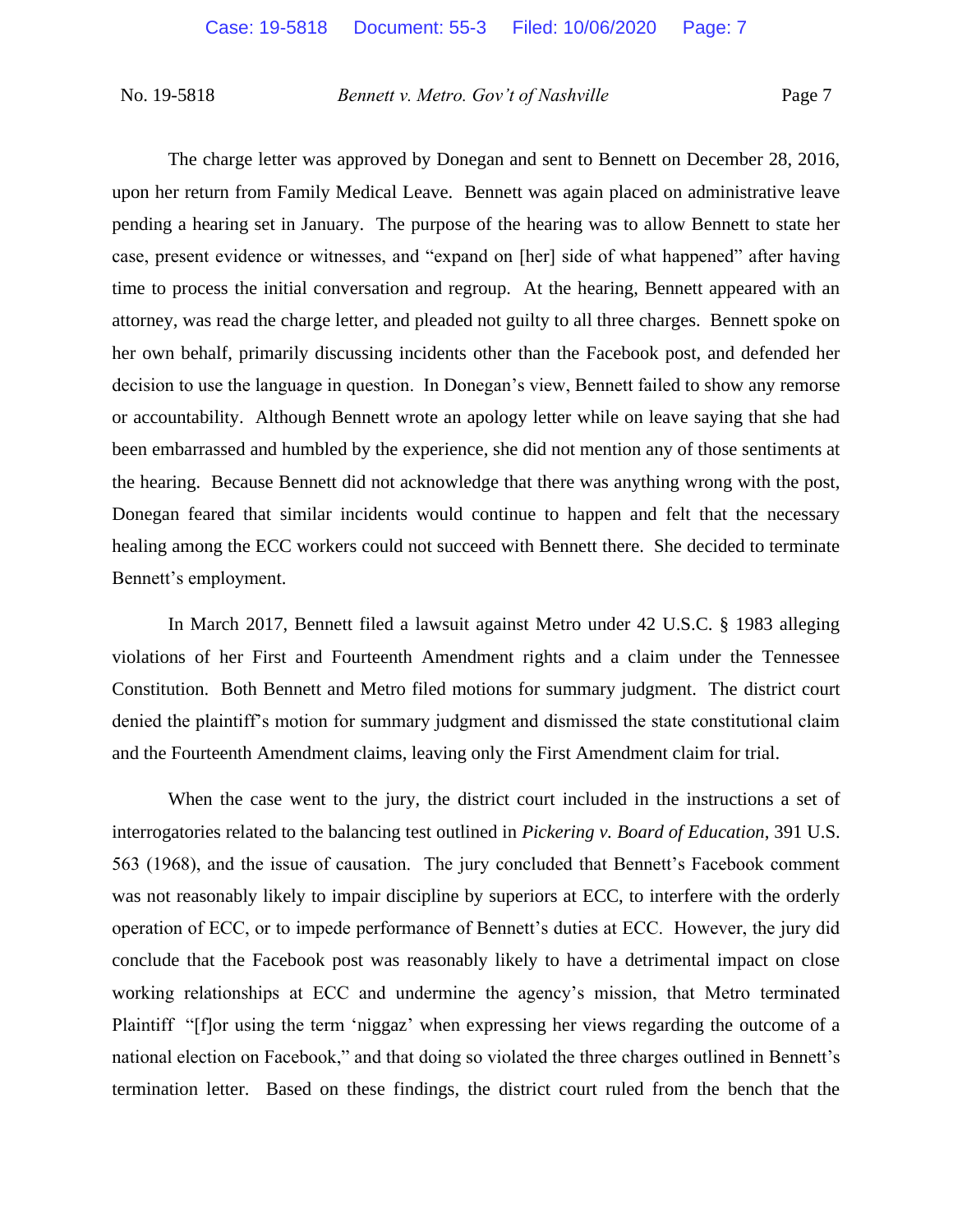*Pickering* balance weighed in Bennett's favor. Following a second phase of jury deliberations, Bennett was awarded \$6,500 in back pay and \$18,750 for humiliation and embarrassment. This appeal followed.

## **DISCUSSION**

The application of the *Pickering* balancing test is a matter of law for the court to decide and, thus, we review it *de novo*. *Gillis v. Miller*, 845 F.3d 677, 684 (6th Cir. 2017).

To establish a claim for First Amendment retaliation, a public employee must show that:

(1) he engaged in constitutionally protected speech or conduct; (2) an adverse action was taken against him that would deter a person of ordinary firmness from continuing to engage in that conduct; [and] (3) there is a causal connection between elements one and two—that is, the adverse action was motivated at least in part by his protected conduct.

*Gillis*, 845 F.3d at 683 (alteration in original) (citations omitted). Here, only the first element of this framework is in question.

To determine whether the discharge of a public employee violates the First Amendment, we apply the two-step analysis laid out in *Connick v. Myers*. *Dambrot v. Cent. Michigan Univ.*, 55 F.3d 1177, 1186 (6th Cir. 1995) (citing *Connick v. Myers*, 461 U.S. 138, 140 (1983)). First, we must determine whether the statement in question constitutes speech on a matter of public concern.**<sup>1</sup>** *Id.* Then, if it does, we apply the *Pickering* balancing test to determine whether the Plaintiff's "interest in commenting upon matters of public concern . . . outweigh[s] the interest of [Metro], as an employer, in promoting the efficiency of the public services it performs through its employees." *Leary v. Daeschner*, 228 F.3d 729, 737 (6th Cir. 2000) (quoting *Pickering*, 391 U.S. at 568). These two steps are sub-elements of the first element of the First Amendment retaliation framework.

Because neither party appears to argue that the speech is not of public concern, we direct our analysis to the second part of the *Connick* test—the *Pickering* analysis.

<sup>&</sup>lt;sup>1</sup>The first part of the test also includes whether the employee spoke as a private citizen or public employee in the course of employment. *Garcetti v. Ceballos*, 547 U.S. 410, 418 (2006). This prong is not at issue in this case, as neither party argues that Bennett's post was made in the course of employment.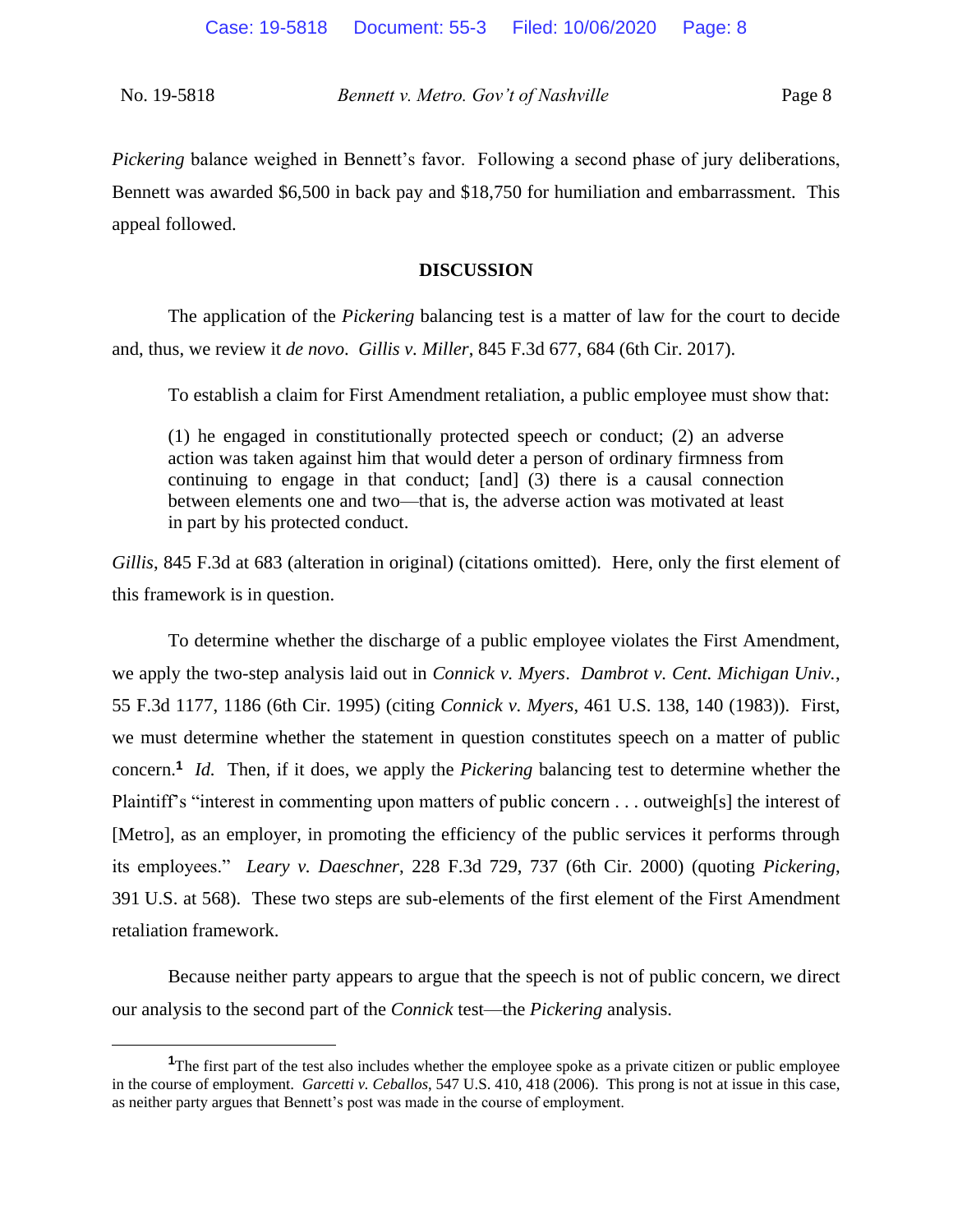Before applying the balancing test, it is appropriate to begin this analysis by determining the degree of protection the speech warrants, *i.e.*, the level of importance the speech has in the community. Because "the state's burden in justifying a particular discharge varies depending upon the nature of the employee's expression," *Connick*, 461 U.S. at 150, we first consider the context of the speech for which Metro fired Bennett. On appeal, Metro does not challenge the district court's finding that the statement in question was political in nature. But Metro does argue that it "was not purely political" and, thus, was not entitled to the heightened level of protection the district court had granted to it. Bennett, on the other hand, argues that Metro's decision to terminate her "was based on the entirety of her post-election, political comment as a whole."**<sup>2</sup>**

Bennett bases her argument that she was fired for political speech on the jury's interrogatory response indicating that Metro terminated her "for using the term 'niggaz' when expressing her views regarding the outcome of a national election on Facebook." Though the district court similarly relied on the jury's response, its reliance is somewhat misleading. The interrogatory form was presented in a multiple-choice format, and the selected answer was the only answer choice that included the actual slur. The alternative responses included: "For expressing her views regarding the outcome of a national election on Facebook;" "For lack of accountability;" and "For the workplace disruption her Facebook comment caused."<sup>3</sup> Presented with its options, it seems logical to infer that the jury believed the speech at issue was the term "niggaz" and not statements expressing Bennett's views on the election, as selecting option one would have indicated. So, even though Bennett's speech was protected, it was not in the "highest rung" of protected speech as the district court erroneously found.

**<sup>2</sup>**The crux of Bennett's argument that her speech was protected was that it was attached to a statement celebrating the outcome of the Presidential election, with a strong inference that her termination, at least in part, had to do with her support of Trump. The record does not support such a conclusion. Testimony and the facts of the case indicate that Bennett was fired specifically for her use of a racial slur, for her lack of regret for doing so, and for the disruption it caused—not for the political nature of her original post. For one, Bennett acknowledged that she had made previous political posts on Facebook that did not use racial slurs and that she had never been disciplined for any of those posts. Also, both Donegan and Sanschargrin testified that it was specifically the words Bennett used that led them to determine that she had violated civil service rules, and the situation in which she used them political or not—was irrelevant.

<sup>&</sup>lt;sup>3</sup>The form also included "other," which was placed not as an option, but rather as a space to add additional information.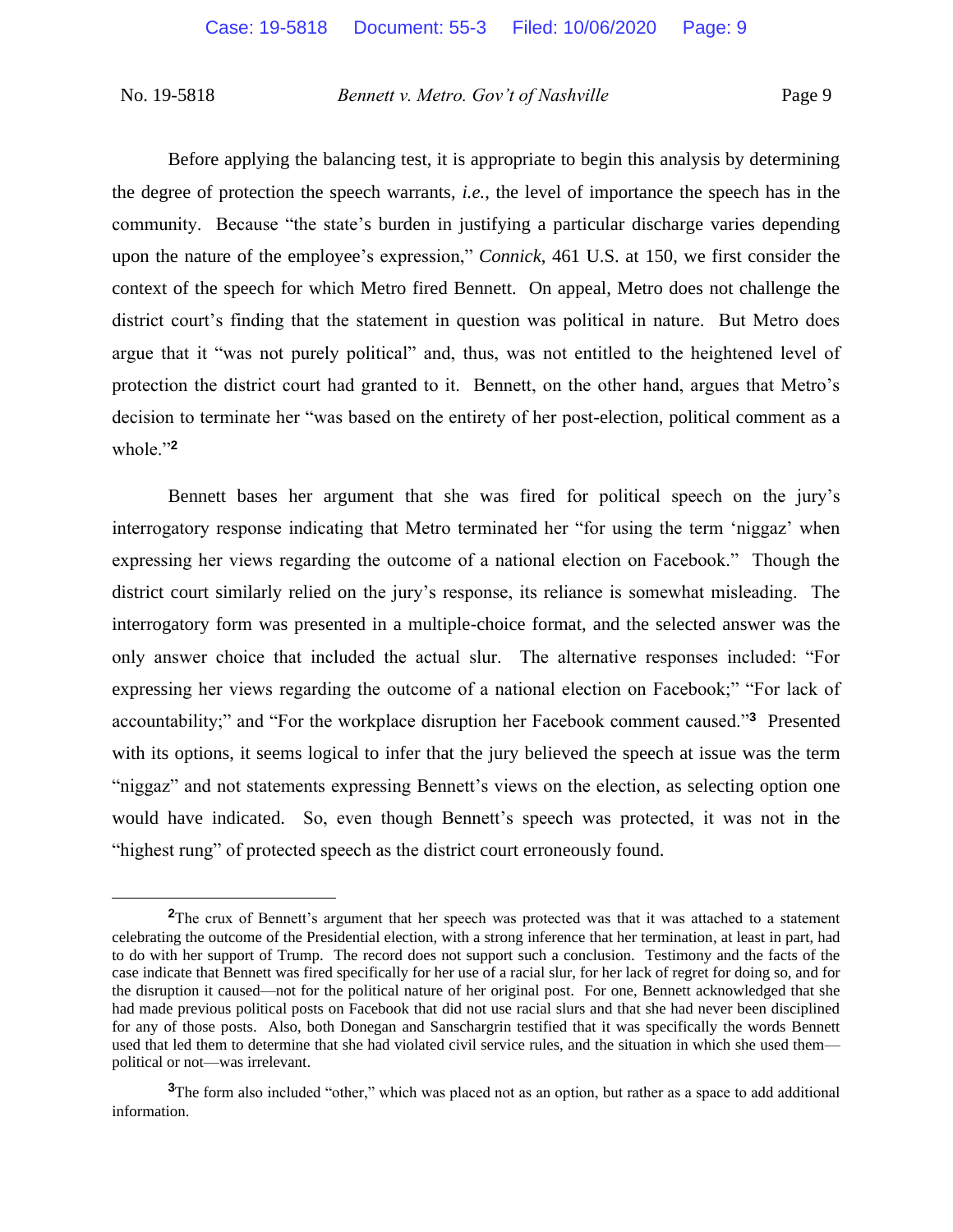This conclusion is bolstered by the First Amendment's focus on "not only . . . a speaker's interest in speaking, but also with the public's interest in receiving information." *Banks v. Wolfe Cty. Bd. of Educ.*, 330 F.3d 888, 896 (6th Cir. 2003) (quoting *Chappel v. Montgomery Cnty. Fire Prot. Dist. No. 1*, 131 F.3d 564, 574 (6th Cir. 1997)) (finding that a teacher's airing of issues in a school district were of public interest because "[t]he community has an interest in knowing when the district does not follow state law or its own hiring practices" and such practices "could affect the community"). The Supreme Court described the "employeespeech jurisprudence" as "acknowledg[ing] the importance of promoting the public's interest in receiving the *well-informed* views of government employees engaging in civic discussion." *Garcetti v. Ceballos*, 547 U.S. 410, 419 (2006) (emphasis added). Central to the concept of protecting the speech of government employees is the idea that public employees are the most likely to be informed of the operations of public employers and that the operation of such entities is "of substantial concern to the public." *See v. City of Elyria*, 502 F.3d 484, 492 (6th Cir. 2007) (quoting *City of San Diego v. Roe*, 543 U.S. 77, 82 (2004); *see also Garcetti*, 547 U.S. at 419. "Public interest is near its zenith when ensuring that public organizations are being operated in accordance with the law."**<sup>4</sup>** *Marohnic v. Walker*, 800 F.2d 613, 616 (6th Cir. 1986) (*per curiam*). Here, even if we consider Bennett's speech to include her comment on the election, we must consider the public's interest—or lack thereof—in receiving the information she shared. Compare Bennett's comment on the election—of which she had no special insight—to the litany of cases protecting speakers that are *exposing* inner workings of government organizations to the public. *See, e.g. Banks*, 330 F. 3d at 897 (finding that a board of education engaging in illegal hiring practices is a "concern to the community"); *City of Elyria*, 502 F.3d at 492 (holding that operations of public employers "are of substantial concern to the public," and thus, a public employee's right to comment on such matters are protected).

It is true that the speech in question was couched in terms of political debate, made in response to and repeating back the words of another person, and used a more casual version of an

**<sup>4</sup>**Examples of speech that would involve such matters of public concern include "statements 'inform[ing] the public that [a governmental entity] was not discharging its governmental responsibilities' or statements 'seek[ing] to bring to light actual or potential wrongdoing or breach of public trust on the part of' government employees," as well as speech protesting racial or sexual harassment or discrimination within a public organization. *Hughes v. Region VII Area Agency on Aging*, 542 F.3d 169, 182 (6th Cir. 2008) (citations omitted).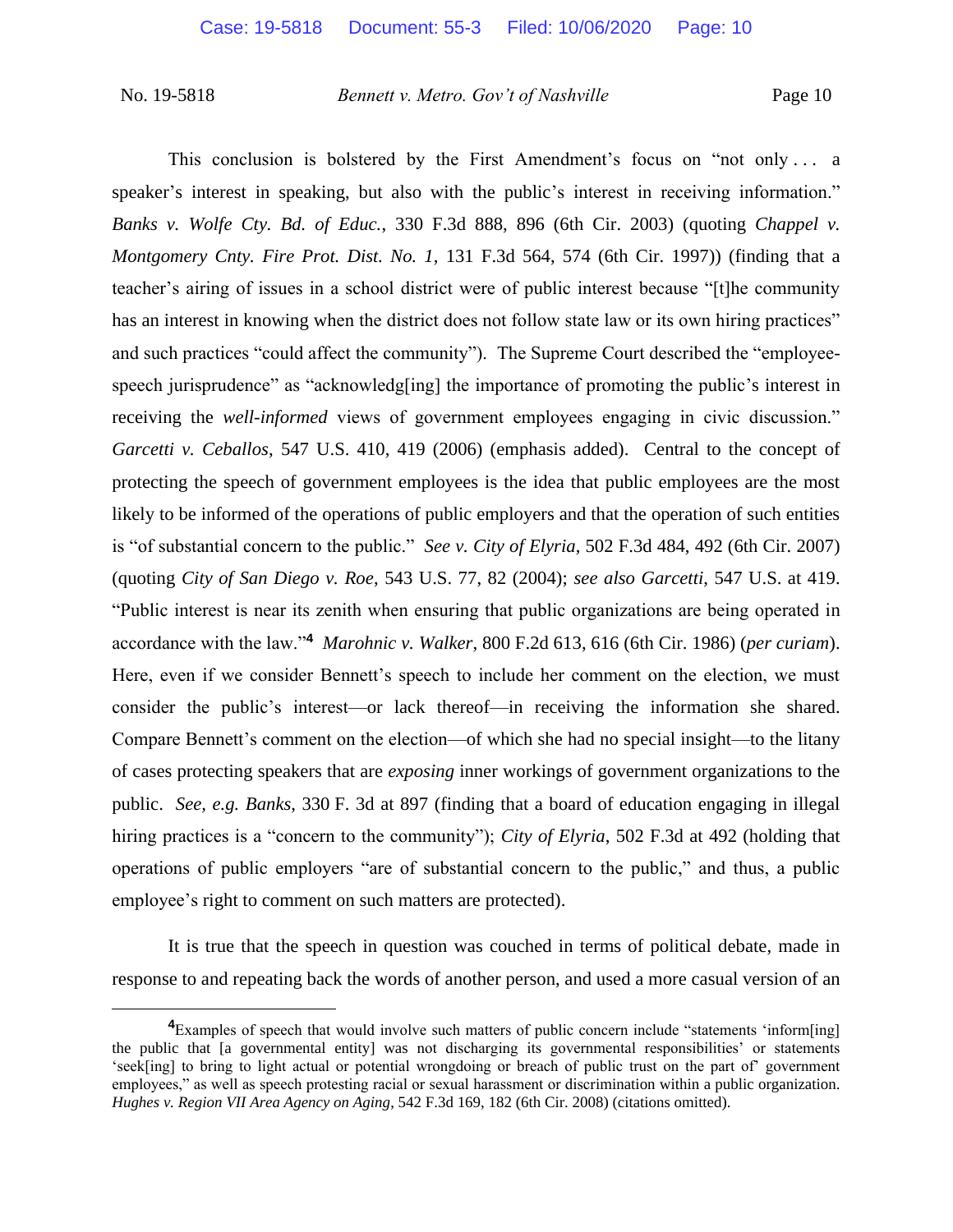offensive slur.**<sup>5</sup>** Still, Bennett's speech does not garner the high level of protection that the district court assigned to it, and the balancing test requires less of a showing of disruption and other factors than the district court would require. *See Connick*, 461 U.S. at 152 (explaining that the greater extent to which the speech involves public concern, the stronger the showing of disruption necessary). In any event, the evidence of disruption caused by the language in Bennett's Facebook post was substantial.

We apply the *Pickering* test "'to determine [whether] the employee's free speech interests outweigh the efficiency interests of the government as employer.'" *Gillis*, 845 F.3d at 684 (quoting *Scarbrough v. Morgan Cnty. Bd. of Educ*., 470 F.3d 250, 255 (6th Cir. 2006)). The test considers "the manner, time, and place of the employee's expression." *Rankin v. McPherson*, 483 U.S. 378, 388 (1987). The "pertinent considerations" for the balancing test are "whether the statement  $[(a)]$  impairs discipline by superiors or harmony among co-workers,  $[(b)]$  has a detrimental impact on close working relationships for which personal loyalty and confidence are necessary, [(c)] impedes the performance of the speaker's duties or interferes with the regular operation of the enterprise," *id.*, or (d) undermines the mission of the employer. *Rodgers v. Banks*, 344 F.3d 587, 602 (6th Cir. 2003) (citing *Williams v. Kentucky*, 24 F.3d 1526, 1536 (6th Cir. 1994)). The consideration of the employee's performance, impaired discipline by superiors, harmony among co-workers, and undermining of the office's mission is "focuse[d] on the effective functioning of the public employer's enterprise." *Rankin*, 483 U.S. at 388 (avoiding interference with the functioning of the government office "can be a strong state interest").

Consideration of the first factor of the *Pickering* test, whether the speech impaired discipline by superiors or harmony among co-workers, weighs heavily in favor of Metro. The record makes clear that the harmony of the office was disrupted, and the district court erred in discounting the importance of harmonious relationships at ECC. Employees testified that Bennett's post prompted a "nonstop conversation" in the office that lasted for days, and for as

**<sup>5</sup>**Employees acknowledged that the form of the slur used by Bennett, ending as it did with "-az," is generally less offensive, but they also said that it depends on the context in which it was used. Employees also testified that African Americans have a "history of trauma with the word" and that their own use of it, in any form, is "trying to recapture that word to use it amongst [them]selves, to change the meaning, and use it as a term of camaraderie." They added that such use by people outside of the community would not have the same meaning.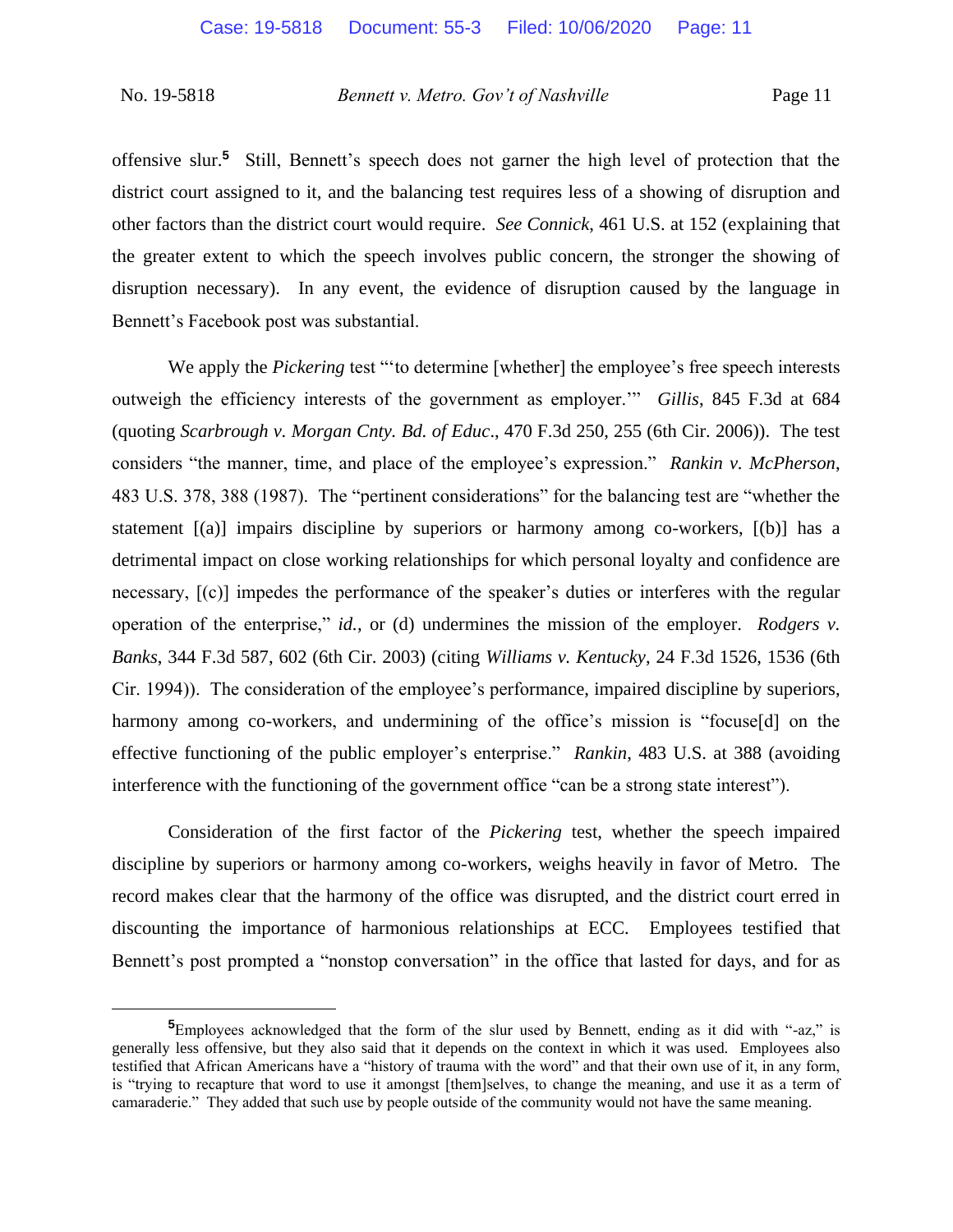| No. 19-5818 | Bennett v. Metro. Gov't of Nashville | Page 12 |
|-------------|--------------------------------------|---------|
|             |                                      |         |

much as three weeks to a month after Bennett's comment, there was a need for a counselor to address the office. Donegan testified:

I was concerned, after learning about the need for [counselors] and for additional diversity training, to hear how we needed to heal as an agency. And it made me realize that for them to work side by side and to have to work as a team, I wasn't confident. I wasn't confident that that could continue with Bennett there. And to be honest, I wasn't confident that Ms. Bennett would not . . . say that again. . . . [S]he had broke my confidence at that time.

At Bennett's disciplinary hearing and during trial, she did not exhibit concern for her colleagues' feelings, called them hypocrites, and indicated that she would not apologize because someone else took something the wrong way—indeed, she believed her colleagues should instead apologize to her. Such facts indicate that if she had returned to work at ECC, her presence would have continued or exacerbated the disharmony.

In Bennett's favor, there is no indication that the speech itself impaired discipline by superiors. However, it is possible that any *inaction* on Donegan's part in the face of Bennett's derogatory speech could have been seen as an endorsement of the speech and impaired *future*  discipline of similar derogatory statements.

The second factor, whether the speech had "a detrimental impact on close working relationships for which personal loyalty and confidence are necessary," also weighs heavily in favor of Metro. *Rankin*, 483 U.S. at 388. The district court acknowledged the importance of the close working relationships among the Emergency Telecommunicators at ECC, despite its failure to sufficiently credit the importance of those relationships. The jury also confirmed such a finding by indicating that Bennett's "Facebook comment was *reasonably likely to have a detrimental impact* on close working relationships" at ECC. (Emphasis added.) Donegan, Sanschargrin, and other supervisors and employees testified to the invaluable role that team dynamics play in the success of the agency. Sanschargrin highlighted the necessity of call takers and dispatchers being able to work together harmoniously, testifying that without that collaboration and communication, the public would be at risk.

Several ECC employees had concerns about being able to work effectively with Bennett after her use of the racial slur in her post. Because the job of an Emergency Telecommunicator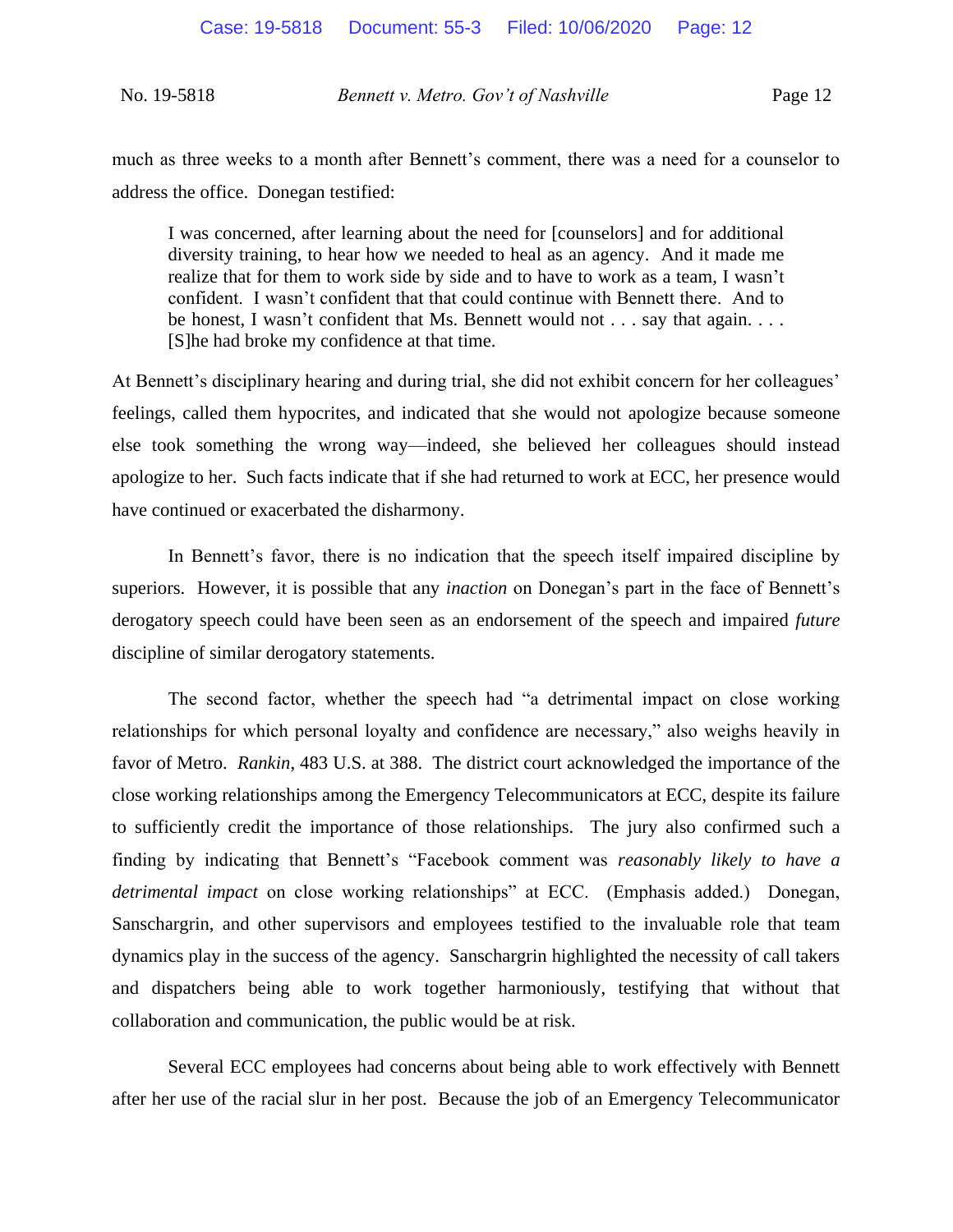is so stressful, the employees operate somewhat as a team and need to depend on one another. They said that when Bennett used such a hurtful word, it made them question whether they could rely on her in their work and, as African Americans, whether Bennett would fairly assist their families when they called for help. Some also began to wonder whether Bennett had the requisite judgment to do her job effectively, one saying that "you need to be able to trust [that] the person beside you is making good decisions."

The district court minimized this substantiation by focusing on the lack of evidence "of any detrimental impact on any working relationships at the ECC other than Plaintiff's working relationships with whoever might be upset with her, or lose respect for or confidence in her, based upon her Facebook comment." The district court reasoned that the employees, "if anything, were brought closer together" by the emotions and ameliorative response from ECC leadership. But what the court failed to recognize is that the removal of Bennett from the agency was part of ECC's "ameliorative response." Indeed, the increased solidarity among the employees demonstrates how critical Bennett's termination was to fostering the close working relationships in the agency.

The third factor, whether Bennett's speech "impede[d] the performance of the speaker's duties or interfere[d] with the regular operation of the enterprise," is a close call. *Rankin*, 483 U.S. at 388. There is little indication, as supported by the jury's verdict, that Bennett's speech would impact the way Bennett did her job. But it is also possible that a damaged relationship with her colleagues could affect the quality and quantity of her work. Nevertheless, the jury found that her speech was not likely to interfere with the regular operation of ECC.

Finally, Bennett's comment detracted from the mission of ECC, weighing again in favor of Metro. "When someone who is paid a salary so that she will contribute to an agency's effective operation begins to do or say things that detract from the agency's effective operation, the government employer must have some power to restrain her." *Waters v. Churchill*, 511 U.S. 661, 675 (1994). The agency's mission is to provide "the vital link between the citizens and first responders for all emergency and non-emergency calls, and to do so in an efficient, court[eous], and polite manner." As Metro stated in its letter to Bennett: "To advance that mission, it is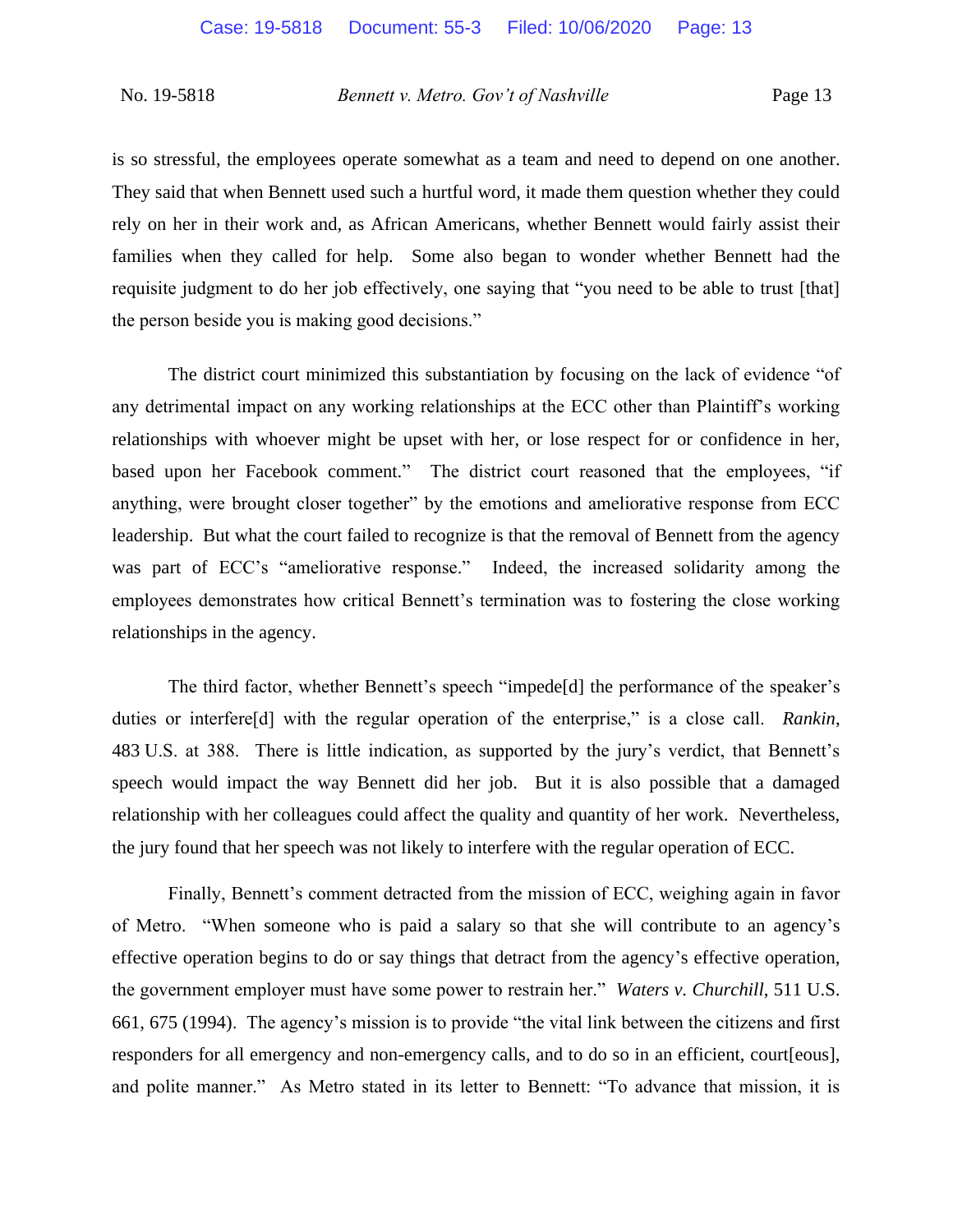vitally important that all department employees conduct themselves in a manner free of bias, demonstrate unquestionable integrity, reliability, and honesty. The success of [the] agency can be measured by the perception and confidence the public has in the employees representing the agency."

Donegan, in making her decision to terminate Bennett, considered the importance of public perception to achieving ECC's mission.

The fact that we had had people contact the mayor's office, that was concerning to me. Her Facebook post apparently, at that time, was open to the public. We can't run an agency that provides a service to the citizens and people think that our workplace is not free of bias. So that was concerning to me as well.

Had Bennett's profile been private, or had it not indicated that she worked for Metro, Metro's argument for terminating Bennett would not be as strong. But the relevant Civil Service Rules support the idea that public perception is central to ECC's mission. Bennett's public comments discredited ECC because they displayed racial bias without a disclaimer that the views were hers alone. This court and several others "have recognized the interest of a governmental entity in preserving the appearance of impartiality." *Thomas v. Whalen*, 51 F.3d 1285, 1292 (6th Cir. 1995) (listing courts that have held as such).

The district court acknowledged that the jury found Bennett's comment to undermine the mission of ECC but decided that the weight of such a determination was "relatively slight." We disagree and conclude that more weight should be given to this consideration.

First, the district court found the concerns were "attenuated," but the concerns about Bennett's interference in the mission of ECC were not as attenuated as the district court described. In weighing Metro's interest in fulfilling the mission of the office, we consider the role and responsibilities of the employee and, when the role is public-facing, whether the danger to successful functioning of the office may increase. *Rankin*, 483 U.S. at 390. In *Rankin*, the employee was not in a public contact role, and thus, concerns about public perception were too attenuated to limit the free speech rights of the employee. *Id.* at 391. Here, however, Bennett was in a public-facing role and used the slur in a public forum from a profile that implicated not only Metro Government but also the Metro Police Department. This situation is exactly the type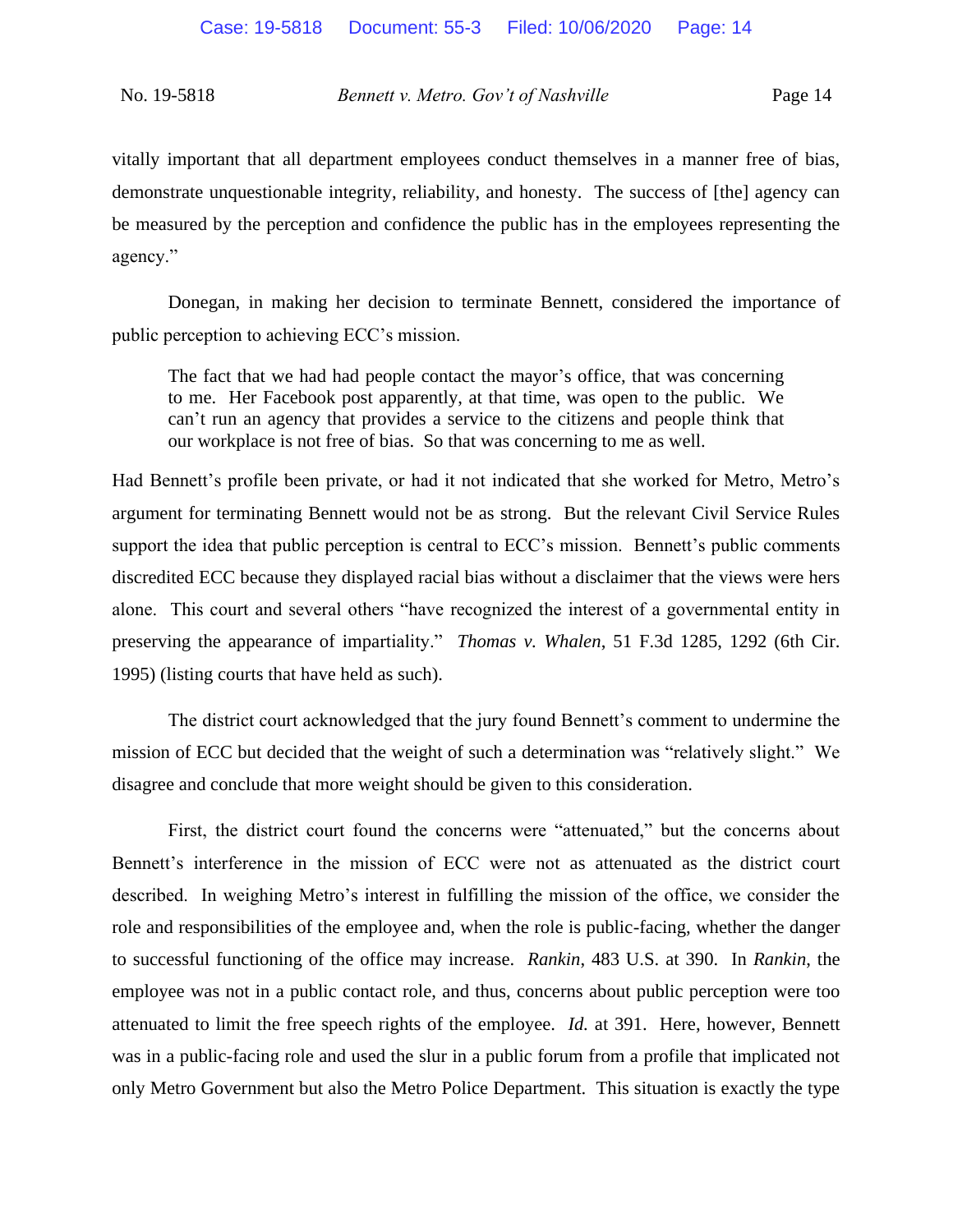that *Rankin* warned could warrant a higher level of caution for public employees' choice of words. *Id.* at 390 (stating that if the employee is in a "confidential, policymaking, or public contact role," the danger to the agency's successful functioning may be greater).

Second, the district court determined that because the record contained evidence of only one member of the public expressing concern, the fear of the post "going viral" was not a sufficiently substantial justification. But, although we have not addressed the issue directly, other circuits have held that a reasonable prediction that the public perception will impact the government's operations is sufficient. *See Locurto v. Giuliani*, 447 F.3d 159, 179-181 (2d Cir. 2006) ("Where a Government employee's job quintessentially involves public contact, the Government may take into account the public's perception of that employee's expressive acts in determining whether those acts are disruptive to the Government's operations.... [The Government] may legitimately respond to a reasonable prediction of disruption."); *Grutzmacher v. Howard Cnty.*, 851 F.3d 332, 346 (4th Cir. 2017) (finding that part of the job of public servants "is to safeguard the public's opinion of them" and that even the threat of deteriorated "community trust" grants greater discretion to the employer). *Grutzmacher* acknowledges that speech on social media "amplifies the distribution of the speaker's message." 851 F.3d at 345. Although this situation, in some respects, "favors the employee's free speech interests," it also "increases the potential, in some cases exponentially, for departmental disruption, thereby favoring the employer's interest in efficiency." *Id.* 

Third, the district court "view[ed] it as highly speculative that even if an African American were familiar with Plaintiff's Facebook comment and was offended by it, such African American would be deterred from calling in an emergency." The concern, however, was not that African Americans will no longer call for emergency service, but rather—as Metro explains that "damaged public perception can lead to many ills" for an agency that serves the public directly. The Second Circuit has effectively captured the importance of public trust in such relationships:

The effectiveness of a city's police department depends importantly on the respect and trust of the community and on the perception in the community that it enforces the law *fairly, even-handedly, and without bias*. If the police department treats a segment of the population . . . with contempt, so that the particular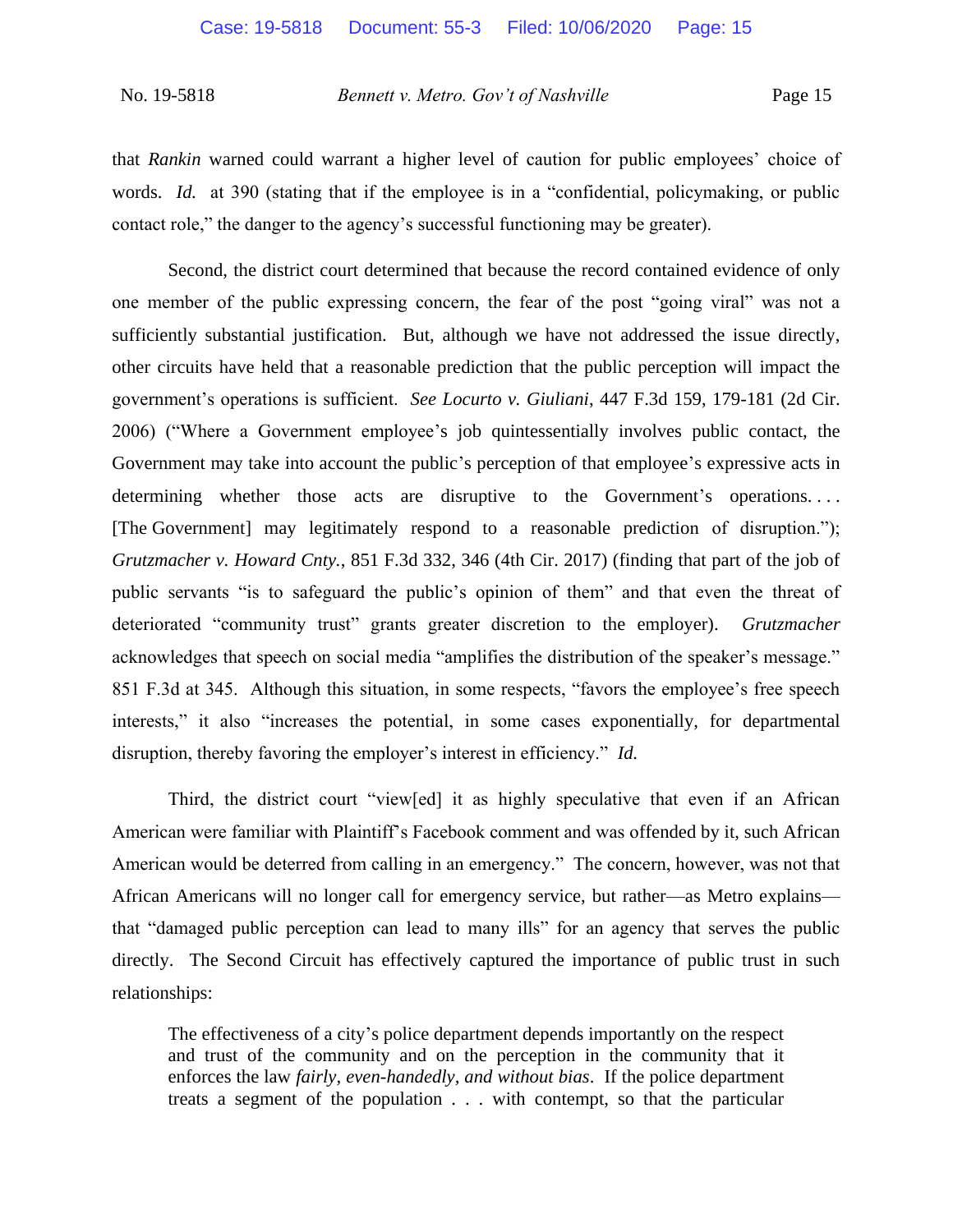minority comes to regard the police as oppressor rather than protector, respect for law enforcement is eroded and the ability of the police to do its work in that community is impaired. Members of the minority will be less likely to report crimes, to offer testimony as witnesses, and to rely on the police for their protection. When the police make arrests in that community, its members are likely to assume that the arrests are a product of bias, rather than well-founded, protective law enforcement. And the department's ability to recruit and train personnel from that community will be damaged.

*Locurto*, 447 F.3d at 178 (emphasis added) (citing *Pappas v. Giuliani*, 290 F.3d 143, 146-47 (2d Cir. 2002)). The Ninth Circuit similarly reasoned that the government's interest in effectively maintaining their operations allows them to "rely on 'reasonable predictions of disruption'" if an employee's speech, "when known to the public," would harm the employer's mission.<sup>6</sup> Dible v. *City of Chandler*, 515 F.3d 918, 928 (9th Cir. 2008).

The district court's reference to Bennett's use of "niggaz" as "the mere use of a single word" demonstrates its failure to acknowledge the centuries of history that make the use of the term more than just "a single word." The use of the term "evok[es] a history of racial violence, brutality, and subordination." *McGinest v. GTE Serv. Corp.*, 360 F.3d 1103, 1116 (9th Cir. 2004). It "may appear innocent or only mildly offensive to one who is not a member of the targeted group, but be intolerably abusive or threatening when understood from the perspective of a [person] who is a member of the targeted group." *Id.* "The use of this word, even in jest, could be evidence of racial apathy."**<sup>7</sup>** *Hull v. Cuyahoga Valley Joint Vocational Sch. Dist. Bd. of Educ.*, 926 F.2d 505, 514 (6th Cir. 1991) (citing *McKnight v. General Motors Corp.*, 908 F.2d

**<sup>6</sup>** In writing as *amicus curiae*, the International Municipal Lawyers Association emphasized this point: "When the public distrusts officials and employees within a public safety organization, cooperation with the police plummets, community watch programs crumble, witnesses to crimes no longer come forward, and criminals enjoy the passive support of local residents." Brief for Int'l Munic. Lawyers Ass'n as *Amicus Curiae* Supporting Appellants at 12.

**<sup>7</sup>**Several other courts have acknowledged the weight of the word: "The word 'nigger' [is] 'perhaps the most offensive and inflammatory racial slur in English, . . . a word expressive of racial hatred and bigotry[.]'" *Swinton v. Potomac Corp.*, 270 F.3d 794, 817 (9th Cir. 2001) (citing Merriam-Webster's Collegiate Dictionary 784 (10th ed.1993)) (finding that even though the word may have been used in a joking manner, because the African-American employee did not take it that way, the court understood it to be "undesirable and offensive"); *Morgan v. Commc'n Workers of Am., AFL-CIO, Dist. 1*, No. 3:08-cv-249-FLW, 2009 WL 749546, at \*7 n.3 (D.N.J. Mar. 17, 2009) ("The word "nigger" persists as an ugly vestige of racial intolerance, bigotry, and brutality; its use in any setting is inappropriate and indefensible [ ] [a]gainst the backdrop of this country's mixed history of race relations.")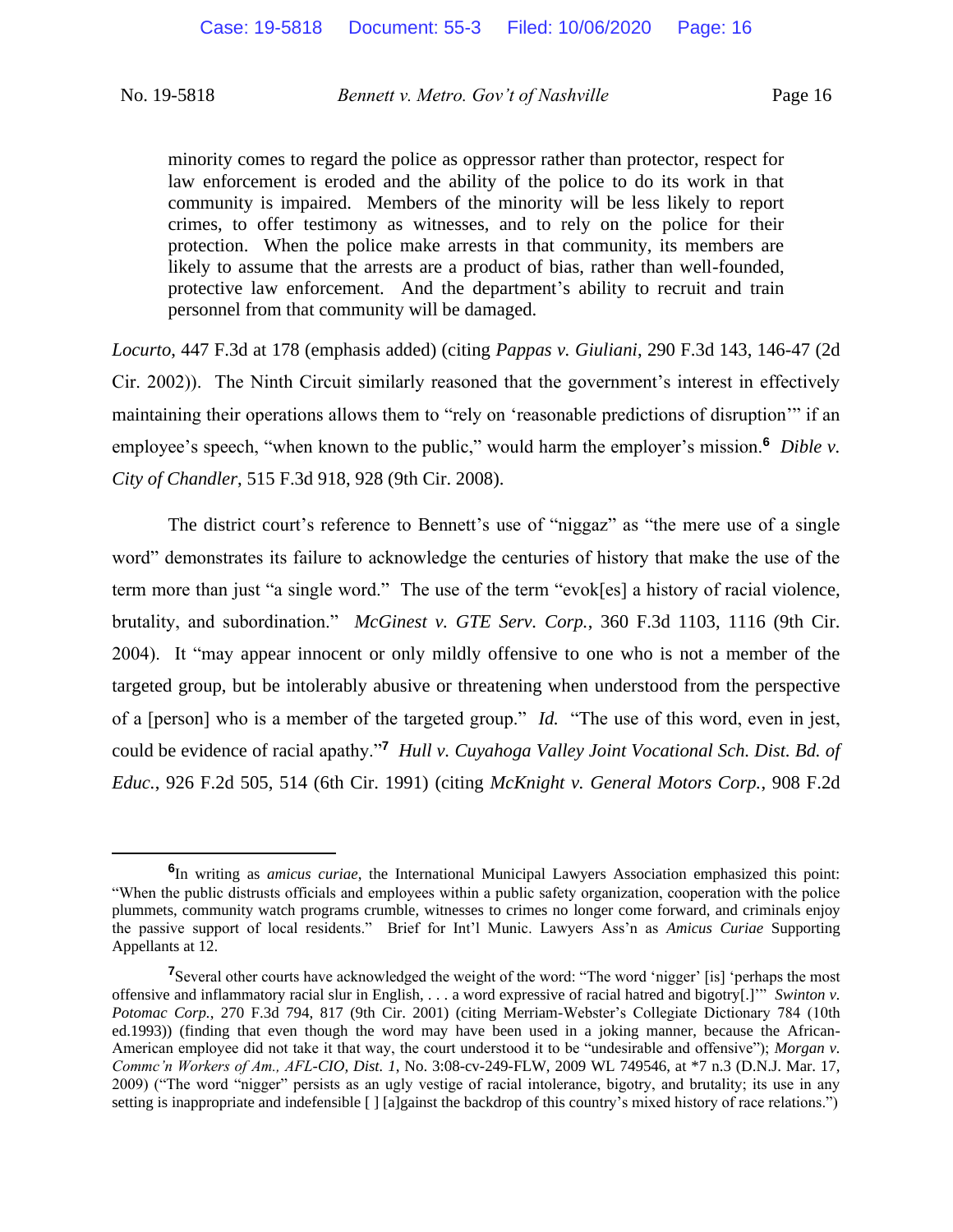104, 114 (7th Cir.1990)). Surely the use of such an impactful and hurtful word can lead to the ills outlined in *Locurto*.

Further, the level of teamwork required for the effective functioning of an emergencydispatch agency makes it more analogous to a police department than the district court determined. Although there are differences between emergency communications agencies and a police department, the distinction between the two may not be clear to the public, whose first point of contact in an emergency warranting police action is often with the employees fielding the emergency call. The diverse constituents of Metro Government need to believe that those meant to help them in their most dire moments are fair-minded, unbiased, and worthy of their trust.

Bennett raises the argument that ECC's anticipatory action—without further complaints from the public or employees—amounts to a "heckler's veto." A heckler's veto involves burdening or punishing speech "simply because it might offend a hostile mob." *Forsyth County v. Nationalist Movement*, 505 U.S. 123, 134-35 (1992). We have not addressed a heckler's veto in this context, but the Ninth Circuit has held that those concerns are not applicable to the "wholly separate area of employee activities that affect the public's view of a governmental agency in a negative fashion, and thereby, affect the agency's mission." *Dible*, 515 F.3d at 928- 29. The Second Circuit has taken a similar view, finding that "members of the African-American . . . communities whose reaction . . . the defendants legitimately took into account . . . cannot properly be characterized as 'outsiders seeking to heckle [the plaintiffs] into silence.'" *Locurto*, 447 F.3d at 182-83 (citation omitted). Because effective emergency service "presupposes respect for the members of those communities," such agencies are permitted to account for the possible reaction of the public when disciplining their employees. *Id.* The public—as the consumers of ECC's services—and Bennett's colleagues with whom she must work collaboratively can hardly be said to be "a hostile mob."

Last, Sanschargrin's failure to investigate further is not fatal to Metro's argument. "Management can spend only so much of their time on any one employment decision." *Waters*, 511 U.S. at 680 (holding that basing a termination decision on "the word of two trusted employees, the endorsement of those employees' reliability," and "a face-to-face meeting with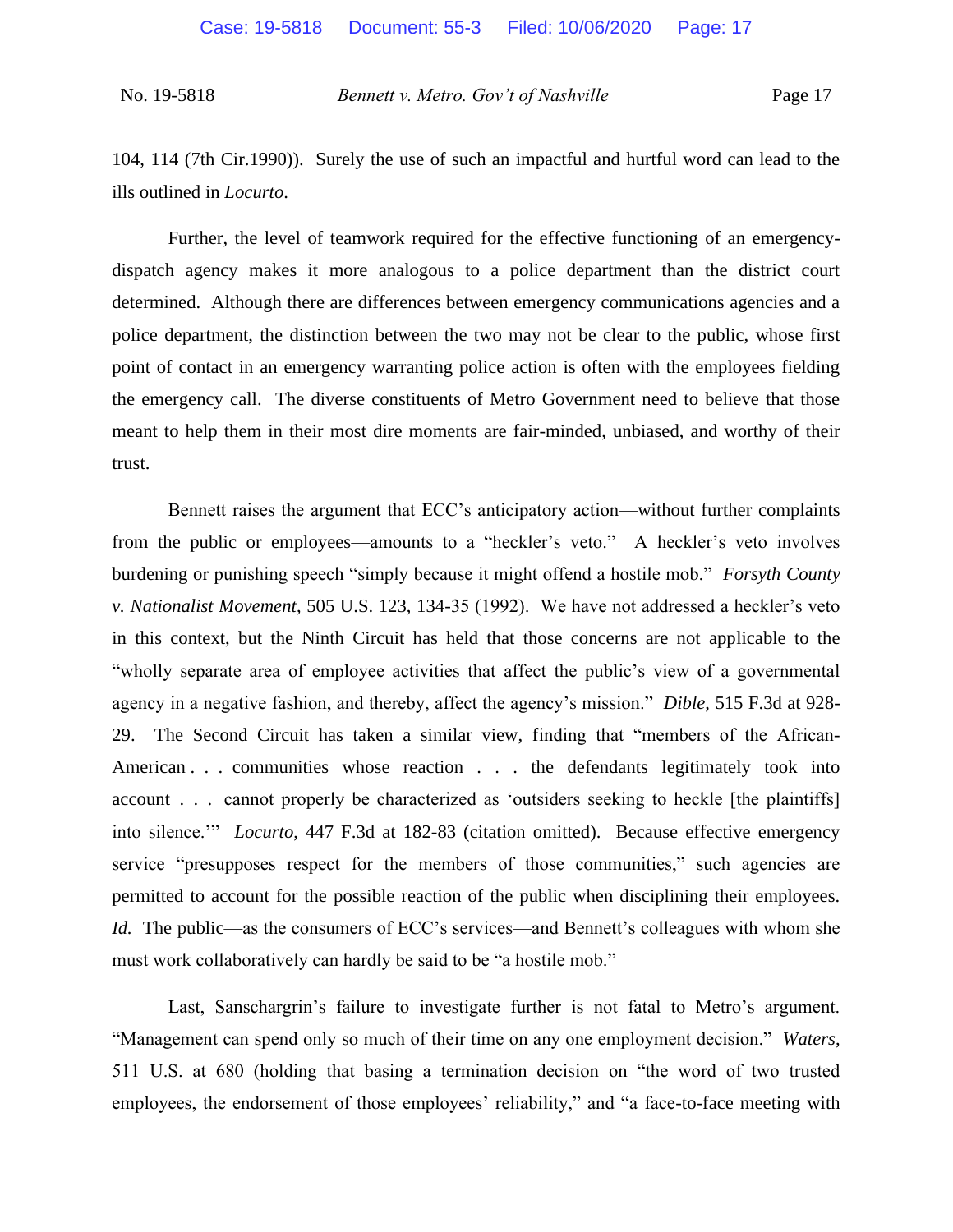the employee he fired" was reasonable and "no further time needed to be taken"). Additionally, employers may rely on conduct and evidence that "the judicial process ignores." *Id.* at 676 (finding that government managers are able to give standing to complaints that they know from experience to be credible, which may be "the most effective way for the employer to avoid future recurrences of improper and disruptive conduct.").

Sanschargrin saw the Facebook post before Bennett deleted it and considered the complaints made to his human resources staff, assistant director Milliken, a trainer of front-line employees, the chief union steward, and the mayor's office. He also discovered that Bennett violated three Civil Service Rules. Bennett, at her disciplinary meeting, had the opportunity with counsel—to present additional information or evidence that countered what was in the charge letter, which would have been considered in Donegan's disciplinary decision. Bennett presented no evidence that any of the complaints were invalid or that she did not violate the Civil Service Rules. There is no precedent requiring further disruption to an office environment once the government confirms violations of policy and ascertained disruption. "[I]f the belief an employer forms supporting its adverse personnel action is 'reasonable,' an employer has no need to investigate further." *Id.* at 680.

It is true that these practices involve some risk of erroneously punishing protected speech. The government may certainly choose to adopt other practices, by law or by contract. But we do not believe that the First Amendment requires it to do so. Government employers should be allowed to use personnel procedures that differ from the evidentiary rules used by courts, without fear that these differences will lead to liability.

### *Id.* at 676–77.

The question in this case is not whether members of the judiciary would have made the decision to terminate Bennett for using a racial slur in this instance.**<sup>8</sup>** The question is whether Bennett's language was sufficiently protected for the court to interfere in our proclivity for "affording government employers sufficient discretion to manage their operations." *Garcetti*, 547 U.S. at 422.

**<sup>8</sup>**Bennett argues at length, and the district court elaborates in a footnote, that the context of her speech is relevant because she might not have had grounds for discipline if she had use the word to quote Dr. Martin Luther King or Barack Obama, or used it to "denounce<sup>[]</sup> the bigoted use of the N-word."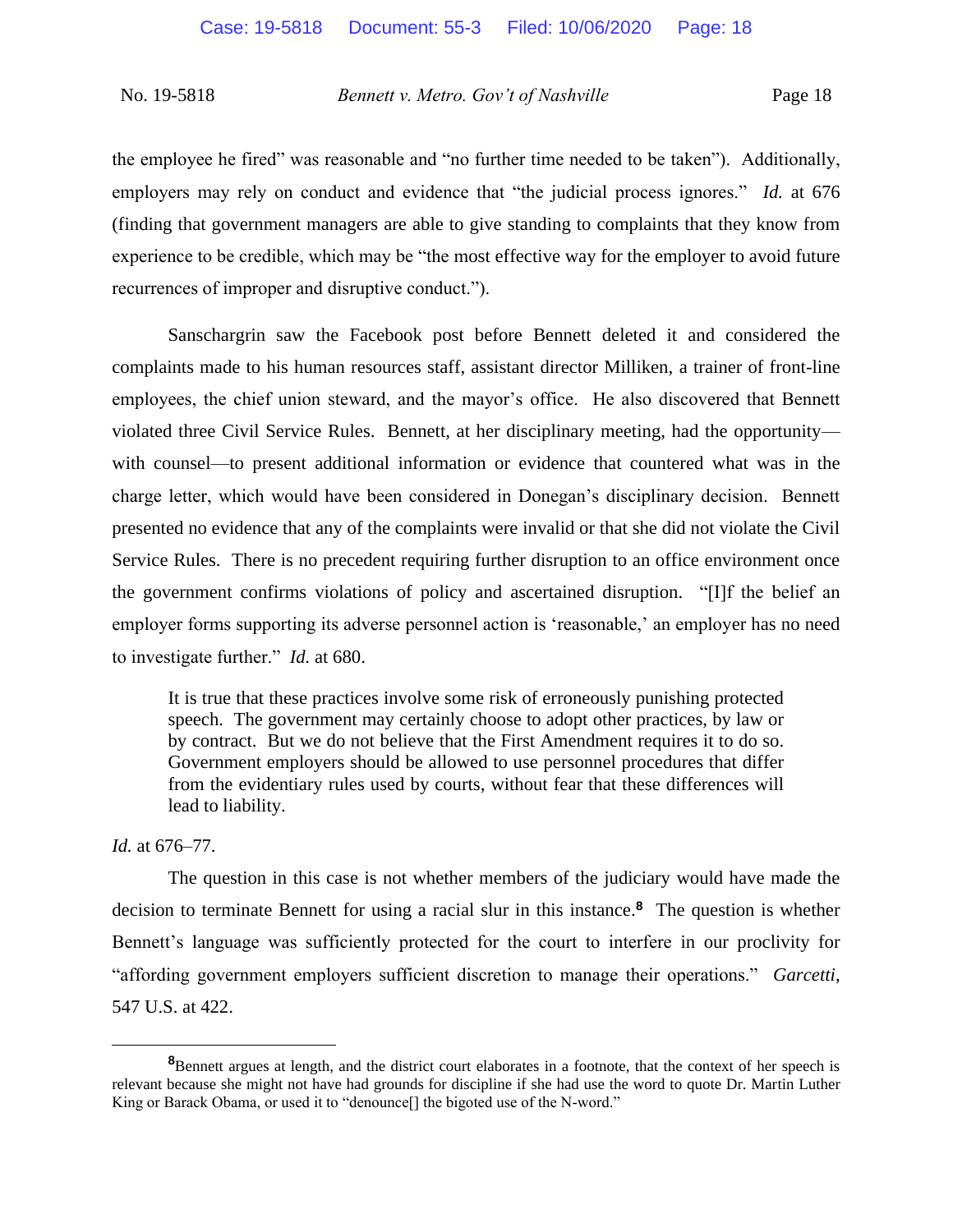Of course, there will often be situations in which reasonable employers would disagree about who is to be believed, or how much investigation needs to be done, or how much evidence is needed to come to a particular conclusion. In those situations, many different courses of action will necessarily be reasonable. Only procedures outside the range of what a reasonable manager would use may be condemned as unreasonable.

*Waters*, 511 U.S. at 678. Donegan's response cannot be considered unreasonable in light of the record, the jury responses, and Sixth Circuit precedent. The Civil Service Rules that Bennett violated cover all Metro employees, not just those at ECC, and are left largely undefined to give "department heads the latitude and the discretion to . . . apply them appropriately." In this case, the Civil Service Commission had the opportunity to determine whether Donegan applied them inappropriately and chose not to reverse her decision.

Because Bennett's speech does not occupy "the highest rung" of public concern, less of a showing of disruption is required. Several factors weigh heavily in favor of Metro. Although there are factors weighing in favor of Bennett, sufficient disruption was shown to tip the *Pickering* balance towards Metro. Based on the above analysis and in light of the discretion we must grant leadership at Metro, its interest in maintaining an effective workplace with employee harmony that serves the public efficiently outweighs Bennett's interest in incidentally using racially offensive language**<sup>9</sup>** in a Facebook comment.

**<sup>9</sup>**As one author put it:

The slur is a "speech act"—an act with meaning and consequences. In fact, when a white person uses the term "nigger," regardless of his conscious intentions, he is making a fundamental statement about his place in the world and, by extension, the place of African Americans. The history embedded in the term (its exclusive use in the nineteenth century as an assertion of power by whites over their black slaves) combined with the race of the white speaker and black listener is akin to the speaker saying explicitly: "I reject the concept of equality, I reject your humanity, I am more powerful than you, and because of that power, I can say anything I want, and you have no recourse." And the act has that consequence. It typically renders the targeted listeners speechless and often demoralized, and creates in them a feeling of helplessness that is met with anger, fear, or sadness.

Leora F. Eisenstadt, *The N-Word at Work: Contextualizing Language in the Workplace*, 33 Berkeley J. Emp. & Lab. L. 299, 319–20 (2012).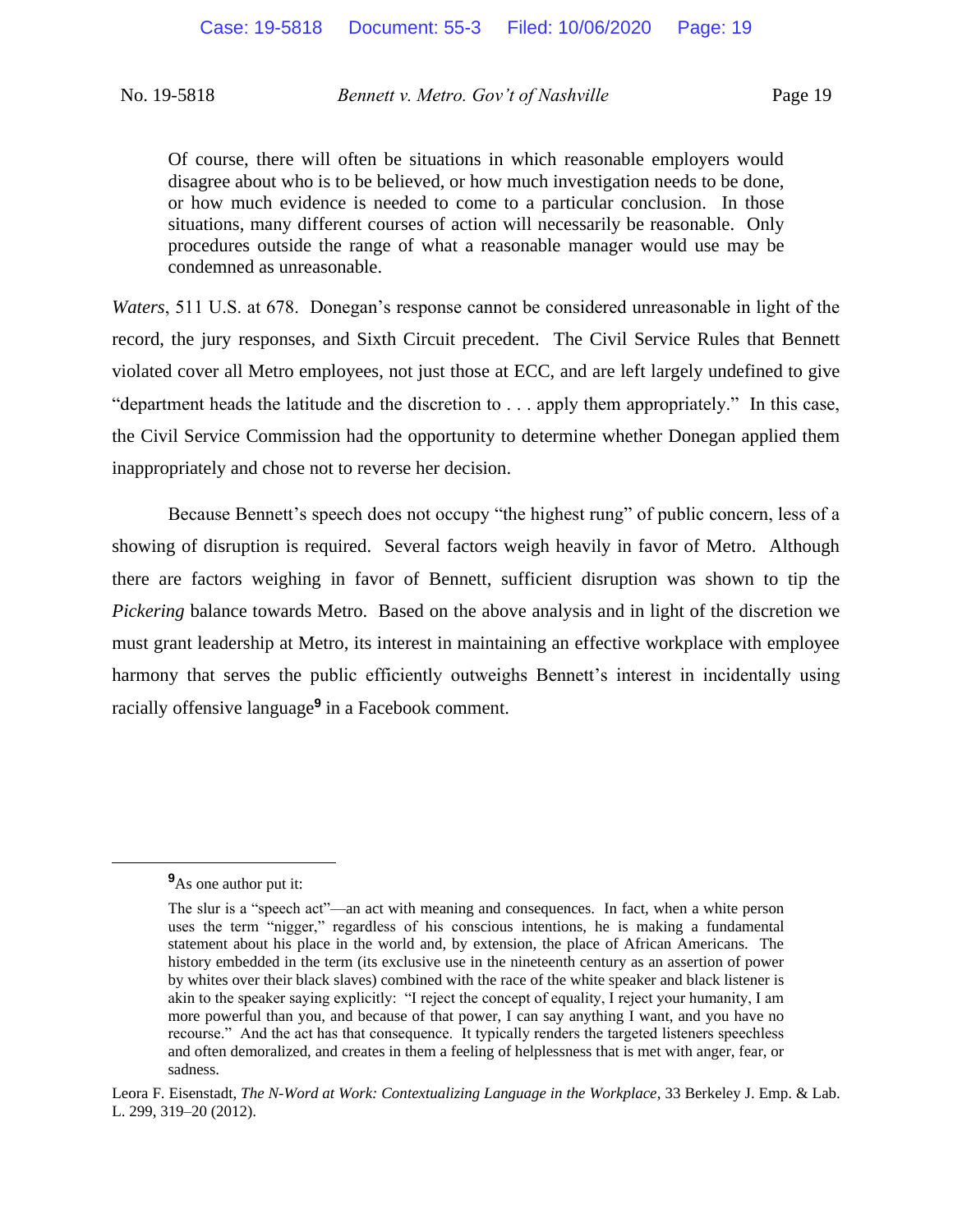### **CONCLUSION**

The result we reach today should not be taken as reflecting a lack of deep appreciation for First Amendment values. As this court stressed in an earlier case involving a public employee's speech:

We wish to emphasize that in seeking to strike the appropriate balance here today, we have carefully considered the parties' respective interests and have not taken our task lightly. Just as we "hope that whenever we decide to tolerate intolerant speech, the speaker as well as the audience will understand that we do so to express our deep commitment to the value of tolerance—a value protected by every clause in the single sentence called the First Amendment." [W]e also hope that whenever we decide that intolerant speech should be restricted, it is understood that we do so with no less commitment to the value of tolerance and the First Amendment in which it is enshrined.

*Bonnell v. Lorenzo*, 241 F.3d 800, 826–27 (6th Cir. 2001) (quoting Edward J. Cleary, *Beyond the Burning Cross* 198 (1995), from a speech given by Justice Stevens at Yale Law School in October 1992).

The judgment of the district court is REVERSED, and the case is REMANDED for further proceedings consistent with this opinion.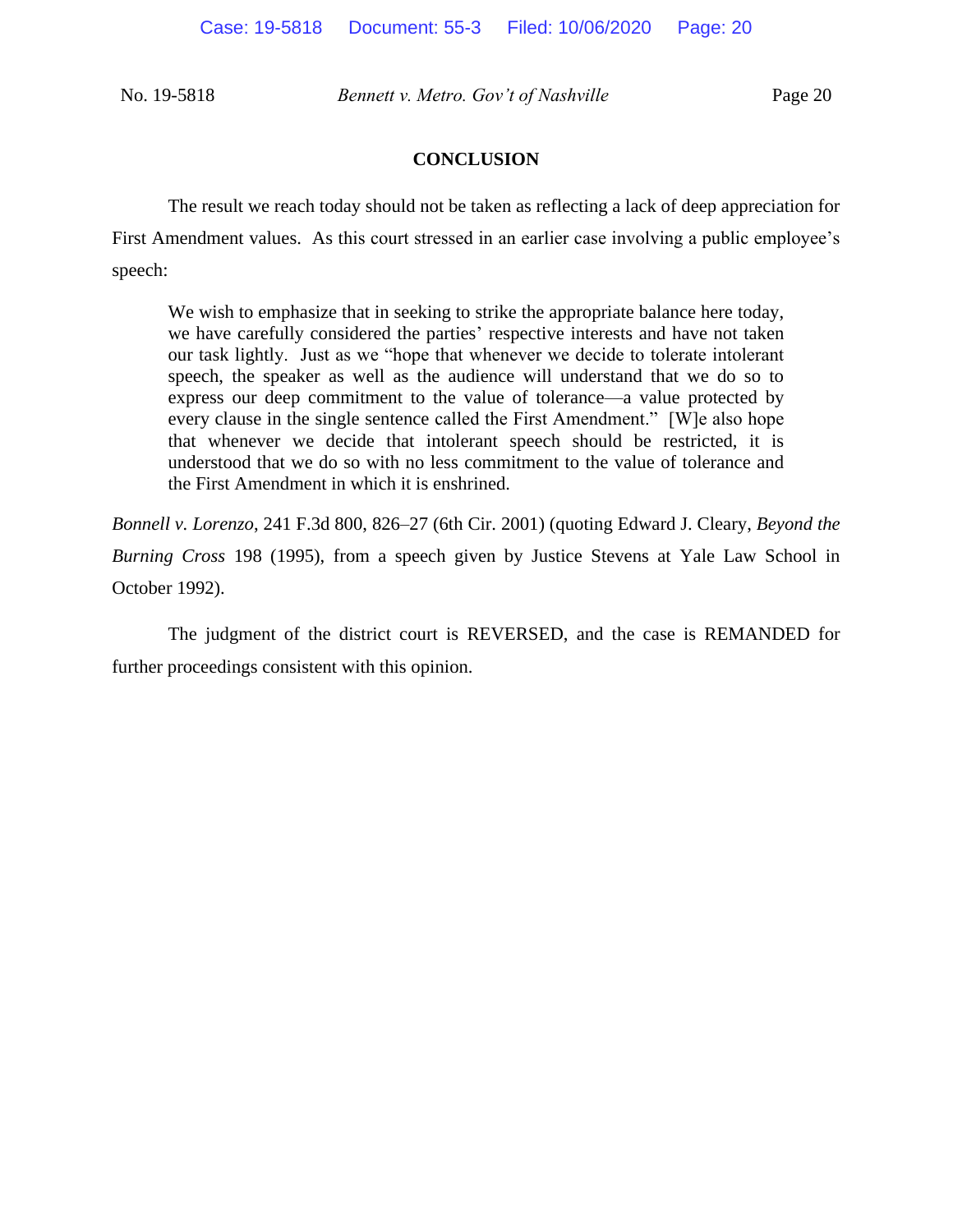# **CONCURRENCE** \_\_\_\_\_\_\_\_\_\_\_\_\_\_\_\_\_

\_\_\_\_\_\_\_\_\_\_\_\_\_\_\_\_\_

GIBBONS, Circuit Judge, concurring. I join Judge Daughtrey's opinion and write separately only to highlight my specific disagreements with the district court's *Pickering* analysis.

The district court's principal error in its *Pickering* analysis was that it assigned insufficient weight to the disruption caused by Bennett's highly offensive and inflammatory language, given the evidence in the case and the jury's findings. The jury indicated that Bennett's comment was reasonably likely to have a detrimental impact on close working relationships at the ECC and to undermine the mission of the ECC. While the district court found these to not be "especially strong points" in Metro's favor, DE 147, Order, PageID 1716, it did so by understating the extent to which Bennett's comment jeopardized "the effective functioning of the [ECC]," *Rankin v. McPherson*, 483 U.S. 378, 388 (1987).

First, the district court unreasonably discounted the importance of harmonious working relations at the ECC by comparing the ECC to police and fire departments. *See* DE 147, Order, PageID 1718–19 (noting that "the ECC is not precisely akin to a police or fire department and does not have quite the same enormous need for . . . harmonious relations"). True, police and fire departments depend on harmonious relationships in navigating possible life-or-death situations. But the mere fact that another entity might have a greater need for harmonious relations does not mean that such relationships are not quite important to the ECC. Testimony at trial demonstrated the essential role of team dynamics and collaboration at the ECC, and this finding was confirmed by the jury. And the district court provided no authority or reasoned basis for diminishing the value of close working relations in one context simply because there might be a greater need for those relations in another context.

The district court further minimized Bennett's disruption to the ECC by noting, without support, that "disharmony counts far less in the defendant's favor when it takes the form . . . of seemingly everyone else with an opinion deeming the plaintiff's conduct beyond the pale and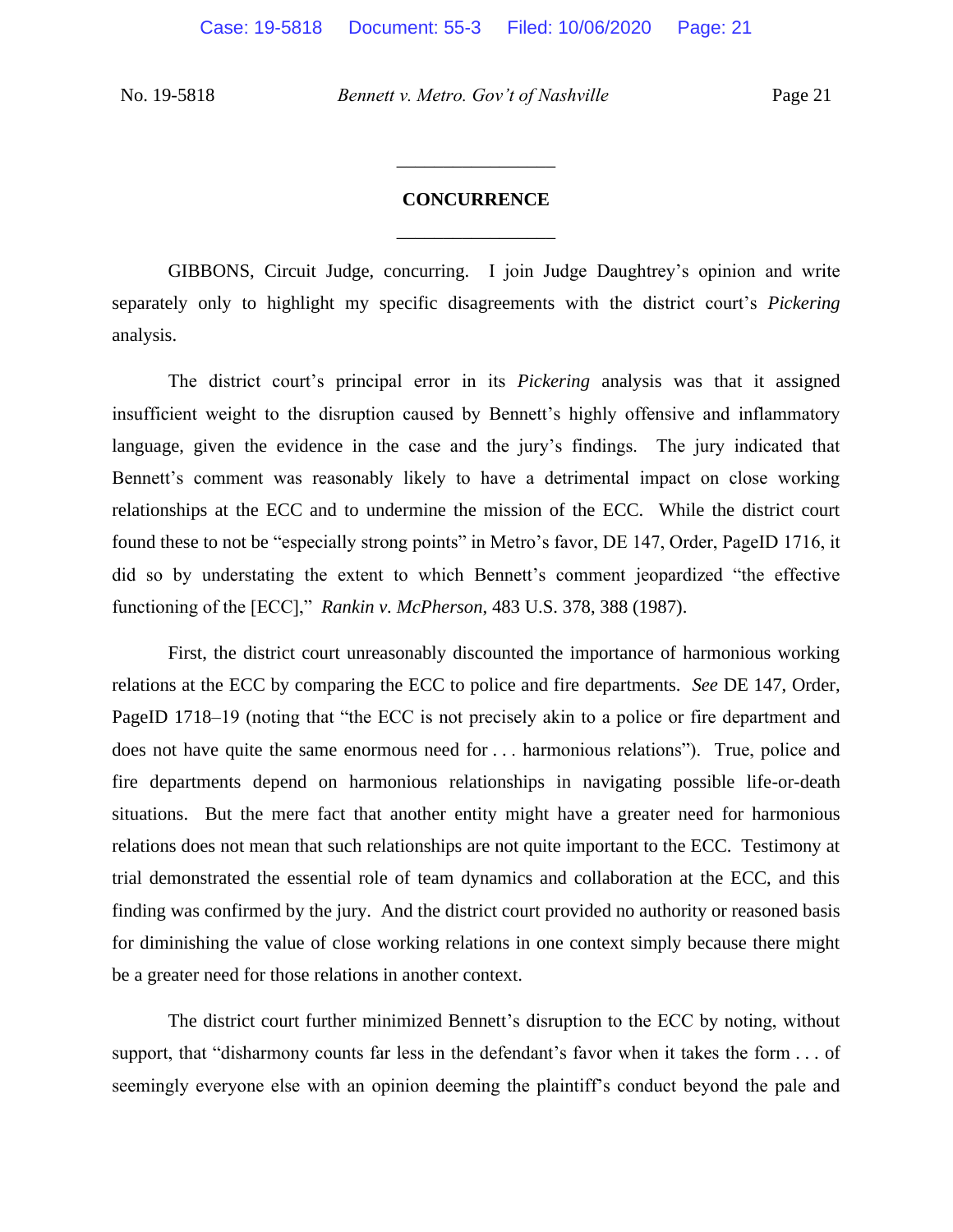treating her as something of a pariah." DE 147, Order, PageID 1717. The district court viewed Bennett's comment as creating solidarity among her co-workers—in opposition to Bennett—and therefore concluded that the risk of an office schism was low. *See id.* (observing that ECC employees were, "if anything, brought *closer together* by the emotions, and ameliorative response from ECC leadership, provoked by Plaintiff's Facebook comment"). If ECC employees' solidarity against Bennett shows anything, it demonstrates that the termination of Bennett was essential to preserving close working relations at the ECC.

Beyond causing disruption within the ECC, Bennett's use of an offensive racial slur on a public platform was highly likely to impair the public's perception of the ECC as an unbiased entity. A government entity has a significant interest in preserving the legitimacy and credibility of its law enforcement institutions, and, specifically here, the ECC has a stated mission of helping all citizens, regardless of race. If the ECC fails to discipline an employee who publicly uses racist language, without remorse, it would put the legitimacy and credibility of the ECC—a functional arm of Metro's police and fire services—at risk. And I do not believe this risk to be "attenuated" or "remote," as the district court concluded. DE 147, Order, PageID 1723. This direct risk is not only intuitively obvious, but it was also supported by evidence at trial where a member of the public expressed concern over the possibility that the ECC would not provide equal, race-neutral services.

Finally, Bennett's failure to apologize, show remorse, or otherwise recognize the harmful implications of her use of the n-word suggests that any disruptions to the ECC—both in its working relations and in its mission to the public—would have not only continued but would have been exacerbated by Bennett's presence at the ECC. Faced with evidence of actual disruption caused by Bennett's speech, along with the reasonable expectation that such disruption would continue to harm the ECC, Metro appropriately concluded that Bennett's continued employment would have impaired the "effective functioning of the [ECC]." *Rankin*, 483 U.S. at 388.

For these reasons, I believe the *Pickering* factors weigh more heavily in Metro's favor and accordingly agree that the district court's judgment should be reversed.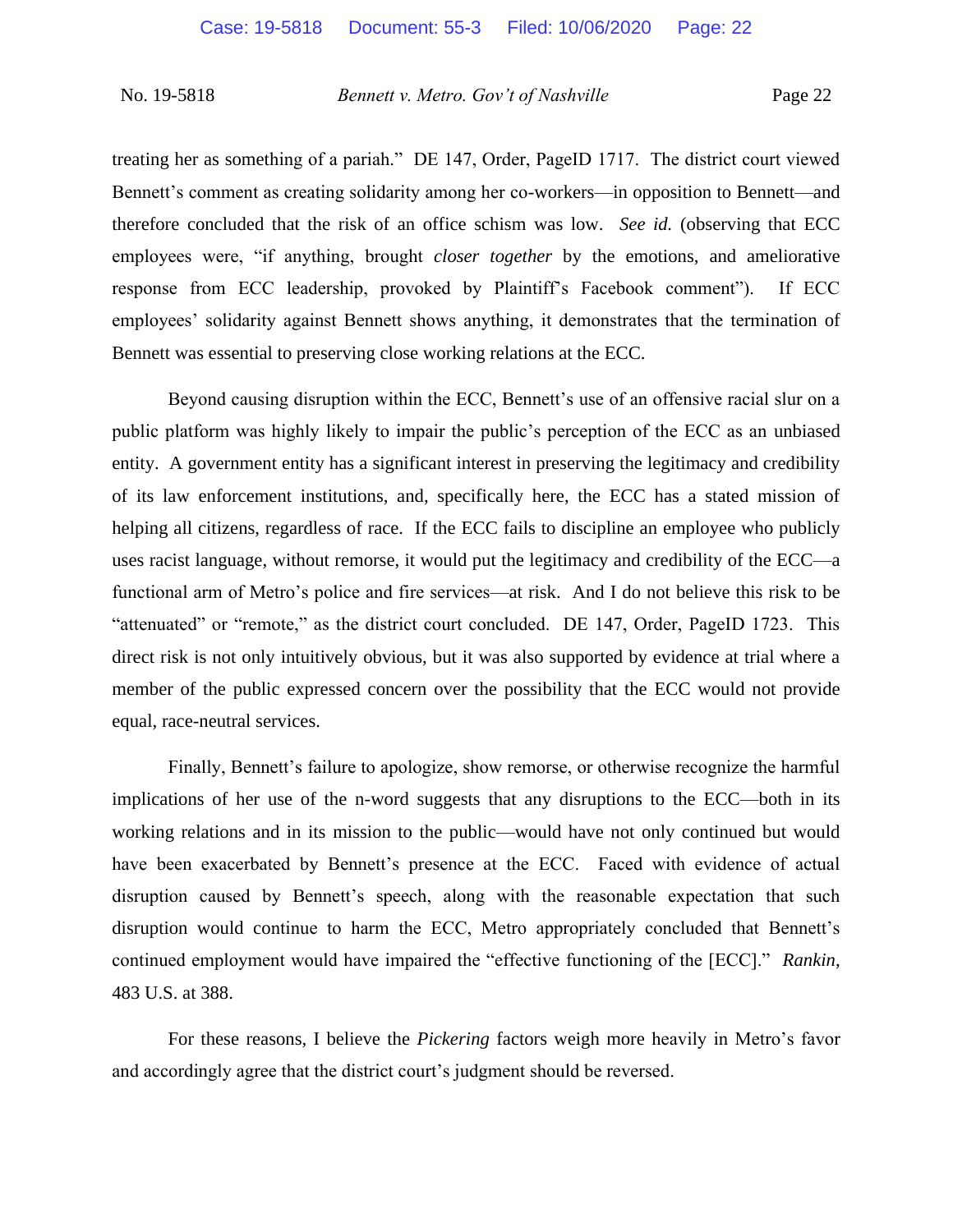# **CONCURRING IN THE JUDGMENT** \_\_\_\_\_\_\_\_\_\_\_\_\_\_\_\_\_\_\_\_\_\_\_\_\_\_\_\_\_\_\_\_\_\_\_\_\_\_\_\_

\_\_\_\_\_\_\_\_\_\_\_\_\_\_\_\_\_\_\_\_\_\_\_\_\_\_\_\_\_\_\_\_\_\_\_\_\_\_\_\_

MURPHY, Circuit Judge, concurring in the judgment. Under the Supreme Court's current framework, I agree that the Metropolitan Government of Nashville did not violate the First Amendment when it fired Danyelle Bennett for using a highly offensive racial slur on her Facebook page while commenting on the 2016 presidential election. Yet I have found this case difficult because the Court's framework requires us to "balance" what strike me as two incomparable values—a public employee's interest in speaking about politics and a public employer's interest in its efficient operations. I write to explain my reasoning.

The First Amendment provides: "Congress shall make no law . . . abridging the freedom of speech." U.S. Const. amend. I. It was once thought that the government did not "abridge" the "freedom of speech" (i.e., "contract" the freedom or "deprive" a citizen of it) when the government made employment decisions based on its employees' expression. Noah Webster, *A Compendious Dictionary of the English Language* 2 (1806). In the words of Justice Holmes, a policeman "may have a constitutional right to talk politics, but he has no constitutional right to be a policeman." *McAuliffe v. City of New Bedford*, 29 N.E. 517, 517 (Mass. 1892). And governments had long made hiring and firing decisions based on their employees' political activities when the Fourteenth Amendment was adopted and the First Amendment incorporated against the states. *See Elrod v. Burns*, 427 U.S. 347, 377–79 (1976) (Powell, J., dissenting). This right was instead traditionally thought to protect private citizens against efforts to stifle their speech with, say, criminal fines.

The Supreme Court eventually rejected the Holmesian view that the greater power (to deny a person a job) includes the lesser power (to condition the job on any and all speech restrictions) under its emerging "unconstitutional conditions" doctrine. *See Pickering v. Bd. of Educ. of Twp. High Sch. Dist. 205*, 391 U.S. 563, 568 (1968). Still, the Court recognized (more as a pragmatic matter than a textual or historical one) that the "government as employer" must have "far broader powers" to regulate an employee's speech when making personnel decisions than "the government as sovereign" has the power to regulate a citizen's speech when meting out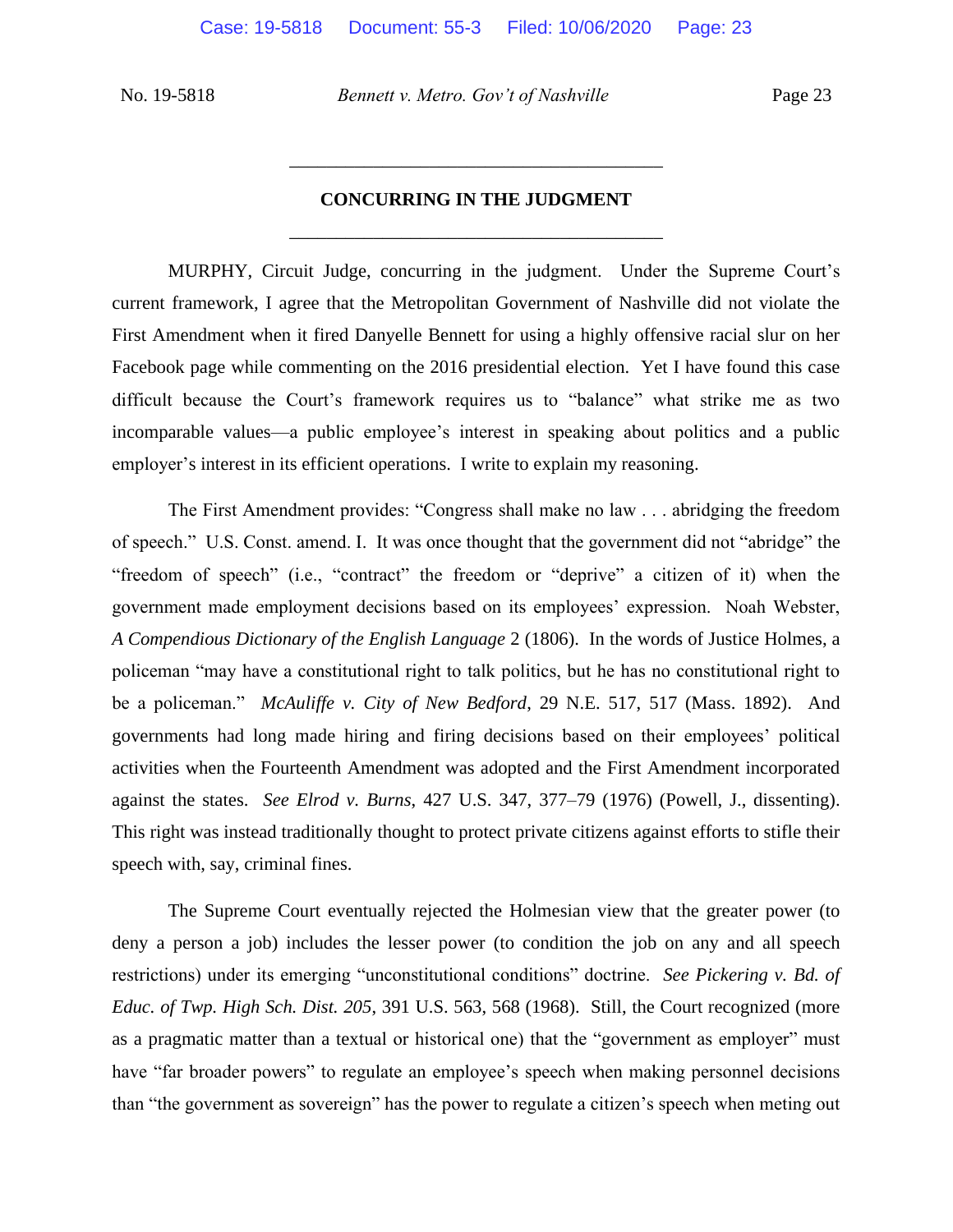punishments. *Waters v. Churchill*, 511 U.S. 661, 671–74 (1994) (plurality opinion). So once the Court departed from the traditional rule, it needed to develop an alternative framework for restricting the government's ability to fire employees for their speech. *See* Randy J. Kozel, *Free Speech and Parity: A Theory of Public Employee Rights*, 53 Wm. & Mary L. Rev. 1985, 2005– 07 (2012).

The Court has gradually done so. Today, a public employer's decision to discharge an employee for speech violates the First Amendment if that speech satisfies three conditions. To begin, the employee must speak as a private citizen, not as part of the employee's official job duties. *Garcetti v. Ceballos*, 547 U.S. 410, 426 (2006). Next, the speech must touch on "matters of public concern," not personal concern. *Connick v. Myers*, 461 U.S. 138, 143 (1983). Last, the employee's interest in speaking must outweigh the government's interest in operating—a balancing test known as "*Pickering* balancing." *See Pickering*, 391 U.S. at 568.

Here, Bennett's speech was not part of her duties as a 911 operator, so this case turns on the other two conditions. I believe that Bennett spoke on a matter of public concern. And I see the "balancing" inquiry as a difficult one. On Bennett's side, she spoke on her personal time about a topic at the First Amendment's core (a presidential election). On Nashville's side, Bennett used a version of what is perhaps the most offensive word in the English language. The city could reasonably find that her speech risked the public trust in its Emergency Communications Center. Which interest is "greater"? I must express my uncertainty over how to engage in this putative "balancing." But in the end the deference that federal courts owe state governments under the Supreme Court's current approach leads me to conclude that we should reverse the district court's holding that Bennett's firing violated the First Amendment.

I

I agree with the district court that this case involves a matter of public concern because Bennett's comment addressed an election. To be sure, her use of a racial slur (even if only to respond to a stranger's comment) was "patently offensive, hateful, and insulting." *Pappas v. Giuliani*, 290 F.3d 143, 154 (2d Cir. 2002) (Sotomayor, J., dissenting). Yet the Supreme Court's cases teach that we cannot isolate the offensive word from the broader context. *See Rankin v.*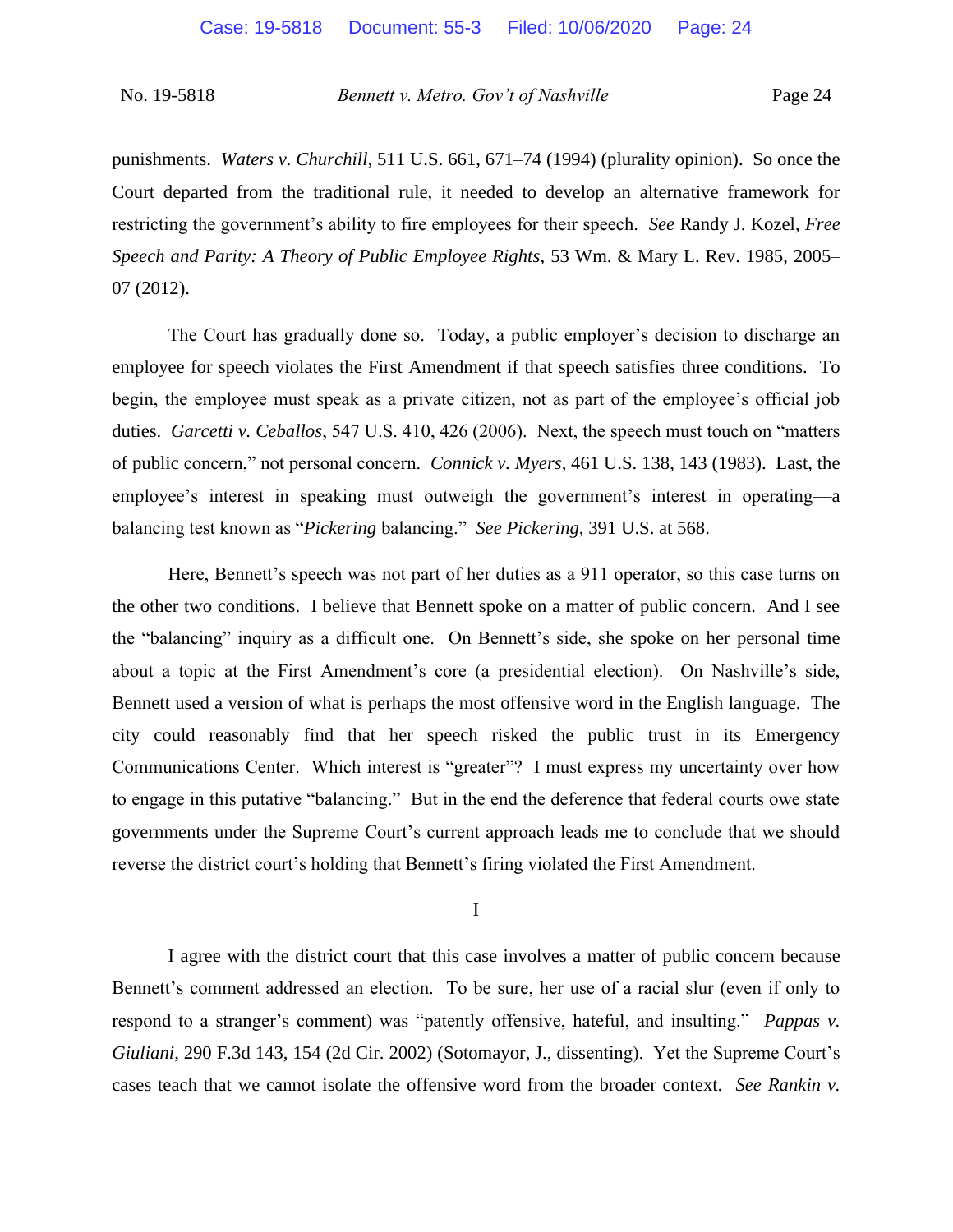*McPherson*, 483 U.S. 378, 385 (1987); *see also Marquardt v. Carlton*, 971 F.3d 546, 550–51 (6th Cir. 2020).

To decide whether a statement addresses a matter of public concern, we must consider the "content, form, and context of [the] statement, as revealed by the whole record." *Connick*, 461 U.S. at 147–48. This "public concern" element asks a question like the question central to a "common-law action for invasion of privacy": Does the employee's statement address "a subject of legitimate news interest"? *City of San Diego v. Roe*, 543 U.S. 77, 80 (2004) (per curiam).

Under this rubric, it should be obvious that political elections are legitimately newsworthy. In fact, the Supreme Court's expansion of the First Amendment into public employment started with political speech. The expansion took root in the 1950s and 60s, when governments were barring employees from participating in "subversive" political groups. *See Connick*, 461 U.S. at 144 (citation omitted). In one of the more famous cases, the Court held that a state's ban on public employment for those belonging to the Communist Party violated the First Amendment. *See Keyishian v. Bd. of Regents of Univ. of State of N.Y.*, 385 U.S. 589, 605– 06 (1967). It reasoned: "[T]he theory that public employment which may be denied altogether may be subjected to any conditions, regardless of how unreasonable, has been uniformly rejected." *Id.* (citation omitted). The First Amendment thus offers protections to public employees if their speech fairly relates "to any matter of political . . . concern[.]" *Connick*, 461 U.S. at 146.

The facts of *Rankin* next show that this public-concern test considers offensive remarks in their full context. In March 1981, Ardith McPherson, a clerical employee in a constable's office, heard that President Reagan had been shot. 483 U.S. at 381. After McPherson criticized the President's policies, she said, "shoot, if they go for him again, I hope they get him." *Id.* She made this statement to a coworker while on the job, and another employee overheard it. *Id.* at 381–82. That employee reported her to the constable, who fired McPherson "because she hoped that the President would be assassinated." *Id.* at 390 n.16. The Court held that her discharge violated the First Amendment. *Id.* at 392. McPherson's professed desire for a criminal assassination touched a matter of public concern because it was "made in the course of a conversation addressing the policies of the President's administration." *Id.* at 387. And "[t]he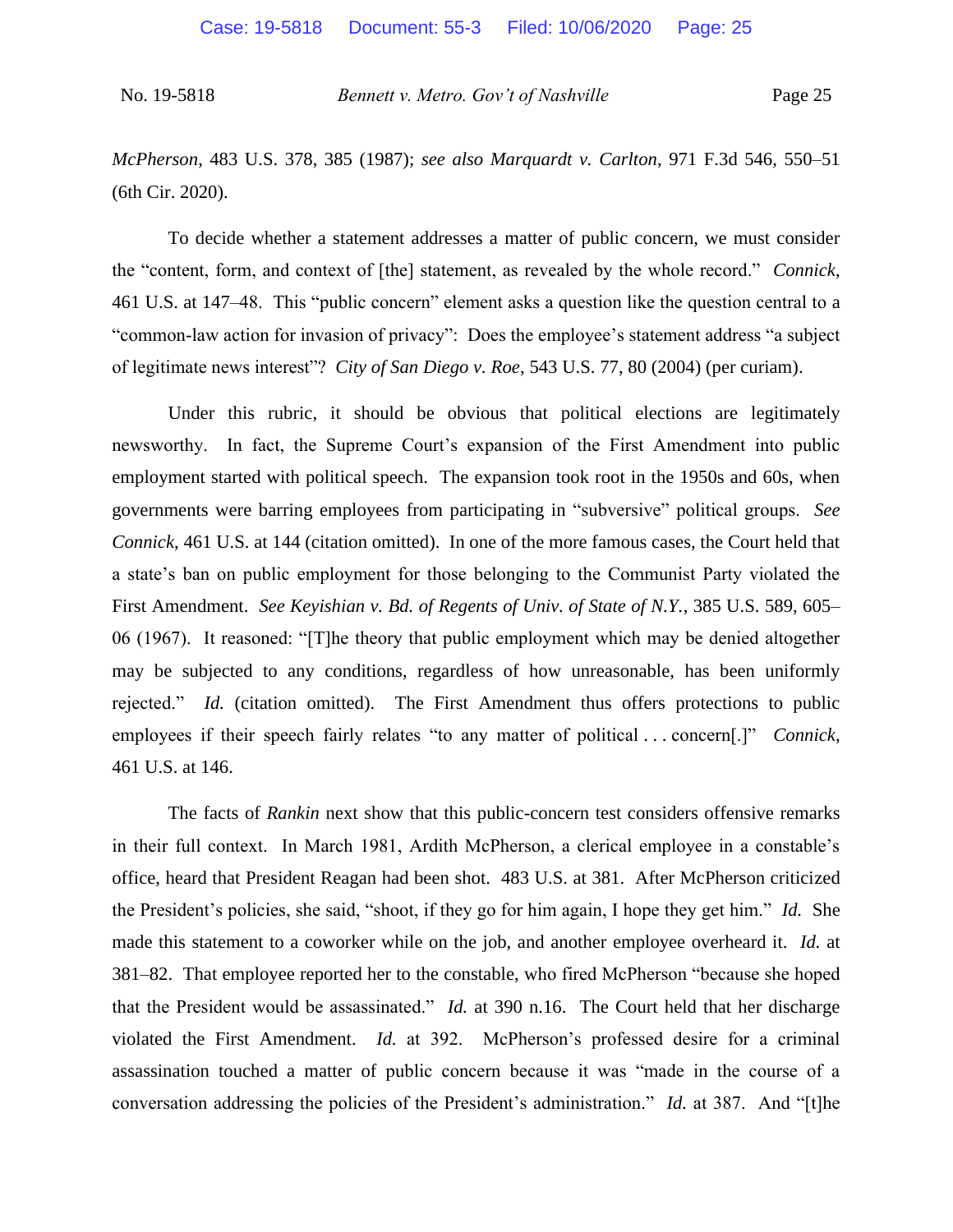inappropriate or controversial character of a statement is irrelevant to the question whether it deals with a matter of public concern." *Id.* at 387; *cf. Snyder v. Phelps*, 562 U.S. 443, 454 (2011).

Neutral principles require us to apply the same rules here. There, as here, an employee made an offensive remark. In *Rankin*, the Court found that the statement touched a matter of public concern because McPherson made it in the context of discussing the President's policies. 483 U.S. at 387. In this case, the statement likewise touches a matter of public concern because Bennett made it in the context of discussing the President's election. In both cases, the "inappropriate" nature of the employee's statement is "irrelevant to the question whether it deals with a matter of public concern." *Id.*; *see also Connick*, 461 U.S. at 149.

To be sure, this is not to suggest that employees may use offensive language at their leisure while discussing matters of public concern. *See Waters*, 511 U.S. at 672 (plurality opinion). A statement's offensive nature may well make it unprotected under *Pickering* balancing. But a statement about a matter of public concern does not become a statement about a personal matter merely because the employee makes the statement in an offensive manner. As to this public-concern question, the offensive nature of the statement is "irrelevant." *Rankin*, 483 U.S. at 387.

#### II

#### A

We must instead resolve this case using *Pickering*'s "balancing test." *Roe*, 543 U.S. at 82. This test instructs courts to "arrive at a balance between the interests of the [employee], as a citizen, in commenting upon matters of public concern and the interest of the State, as an employer, in promoting the efficiency of the public services it performs through its employees." *Pickering*, 391 U.S. at 568. When assessing the employee's interest, the Court has told us to consider "the manner, time, and place of the employee's expression[.]" *Rankin*, 483 U.S. at 388. When assessing the government's interest, the Court has told us to consider whether the employee's "statement impairs discipline by superiors or harmony among co-workers," "has a detrimental impact on close working relationships for which personal loyalty and confidence are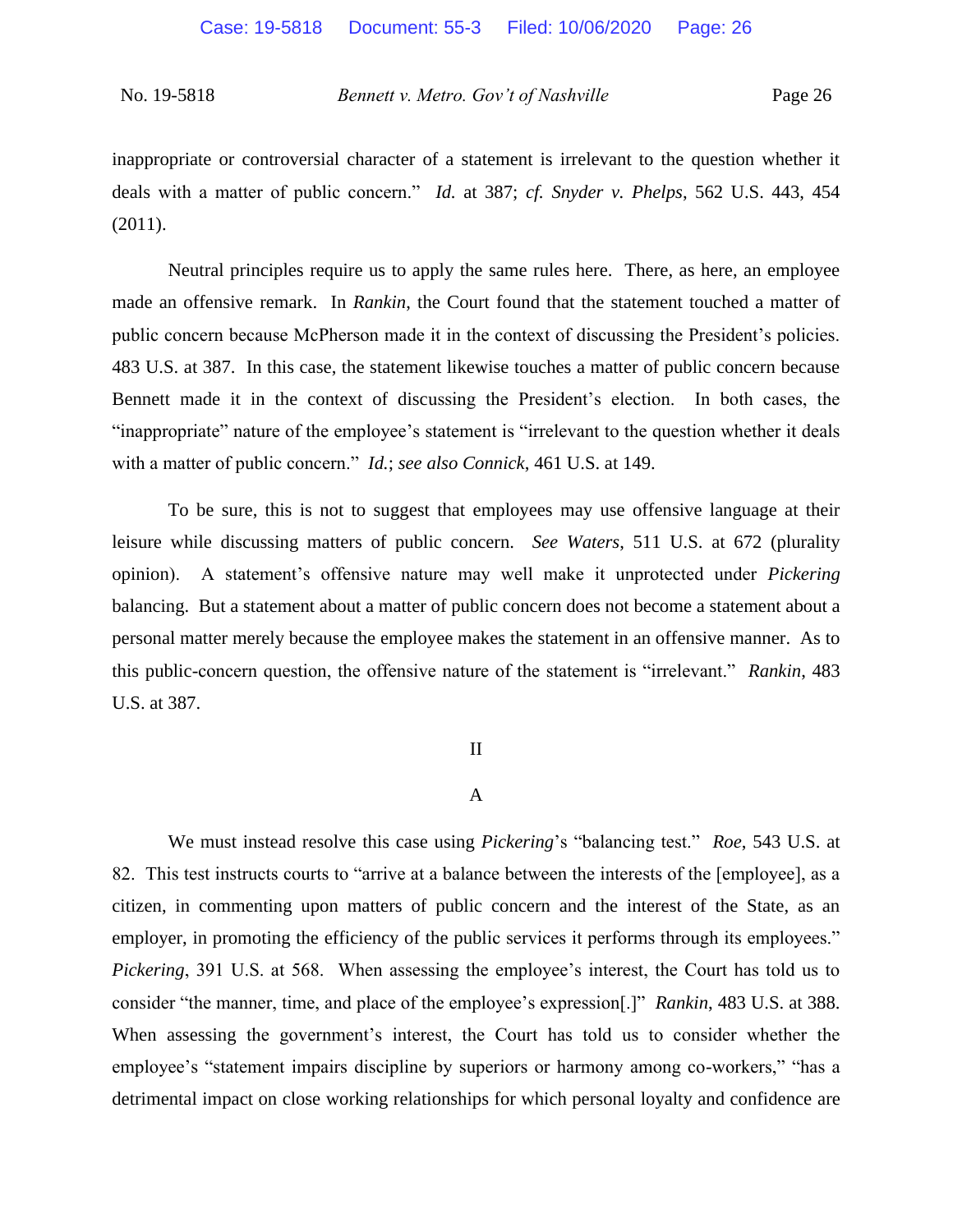necessary," "impedes the performance of the speaker's duties," "interferes with the regular operation of the enterprise," or "undermines the mission of the public employer[.]" *Id.* at 388, 390. When balancing these interests, the Court has said that the employer's operations-based rationales for firing an employee must increase as the employee's speech interest increases. *See Connick*, 461 U.S. at 150, 152; *cf. Lane v. Franks*, 573 U.S. 228, 242 (2014).

"Because of the enormous variety of fact situations," however, the Court has refrained from offering more specific guideposts about how to undertake this balancing. *Pickering*, 391 U.S. at 569. It has thus repeatedly acknowledged that the "balancing is difficult." *Connick*, 461 U.S. at 150; *Garcetti*, 547 U.S. at 418. As Justice O'Connor put it, balancing will never be easy "unless one side of the scale is relatively insubstantial." *United States v. Nat'l Treasury Emps. Union*, 513 U.S. 454, 482 (1995) (O'Connor, J., concurring).

This case proves the point. The jury issued sharply divided findings about the effects of Bennett's speech on the Emergency Communications Center. Three of its answers favored Bennett: The jury found that her speech would not impair discipline by supervisors, impede her ability to perform her job, or interfere with the Center's operations. Two of its answers favored Nashville: The jury found that Bennett's speech would affect working relationships and undermine the Center's mission. When assessing these findings in a thoughtful opinion, the district court concluded that Bennett had significant interests in her political comments, but that the Center had only limited operational concerns in her use of the offensive racial slur. When assessing these findings in another thoughtful opinion, the majority concludes that Bennett has limited interests in her use of offensive language, but that the Center has significant interests in ensuring harmonious operations. In my view, both parties have significant interests on their side.

*Bennett's Speech Interests*. For two reasons, Bennett's speech should receive significant First Amendment weight. Reason One: The general content of the speech. The Court's cases distinguish speech about an employee's job from speech about broader policy. The more the speech looks like a mere "grievance" about working conditions, the more the government can use that speech as the grounds for a discharge. *Connick*, 461 U.S. at 154. The more the speech discusses "issues of public importance," the less the government can do so. *Pickering*, 391 U.S. at 574. This factor supports Bennett. Her social-media comment was not about her job as a 911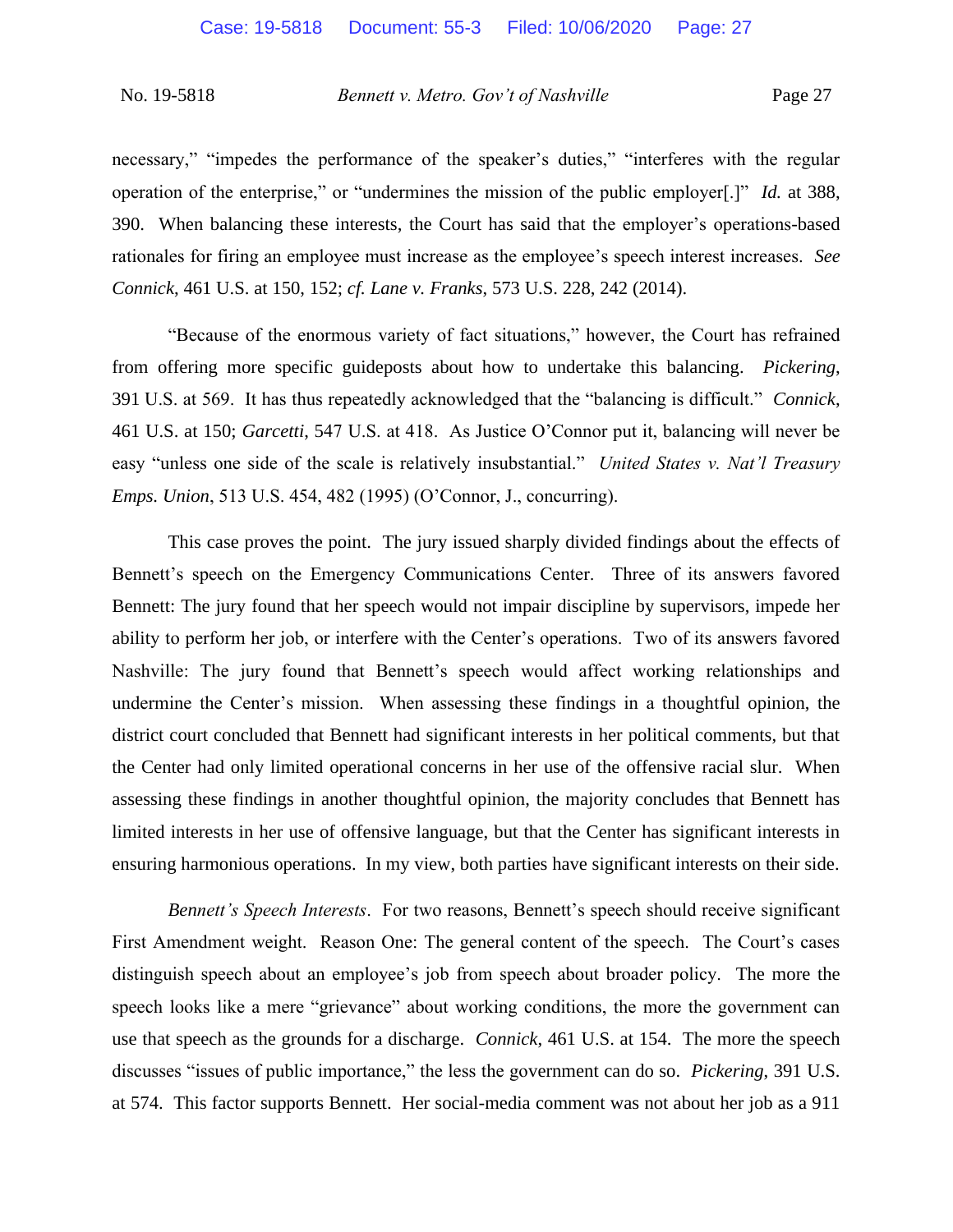operator; it was about a presidential election. Despite her comment's offensive nature, therefore, her speech falls near the First Amendment's core. *See Eu v. S.F. Cnty. Democratic Cent. Comm.*, 489 U.S. 214, 223 (1989). Even outrageous "speech on public issues occupies the highest rung of the hierarchy of First Amendment values, and is entitled to special protection." *Snyder*, 562 U.S. at 452 (quoting *Connick*, 461 U.S. at 145).

Reason Two: The "time" and "place" of Bennett's speech. *Rankin*, 483 U.S. at 388. The Court's cases distinguish "on-the-job" speech from speech during the employee's own time. If the employee speaks pursuant to official job duties, the speech receives no constitutional protection. *Garcetti*, 547 U.S. at 426. And even if the speech is not part of an employee's duties, an employer has greater leeway to regulate speech that occurs on the employer's premises than speech away from the office during the employee's own time. *See Connick*, 461 U.S. at 153. If, by contrast, the employer seeks to "leverage" the employee's job by restricting the employee's off-the-job speech as a private citizen, this restriction raises more First Amendment red flags. *Garcetti*, 547 U.S. at 419; *see Connick*, 461 U.S. at 153 n.13. This factor also supports Bennett. She posted a comment on her Facebook page while at home. She was acting like a private citizen, not a 911 operator. *Cf. Packingham v. North Carolina*, 137 S. Ct. 1730, 1735–36 (2017).

Indeed, in other "unconstitutional conditions" contexts, that Bennett's speech occurred "on her own time and dime" might well lead the Supreme Court to protect it without more. *Compare Agency for Int'l Dev. v. All. for Open Soc'y Int'l, Inc.*, 570 U.S. 205, 218 (2013) (*AOSI*), *with Rust v. Sullivan*, 500 U.S. 173, 196–98 (1991). Consider speech restrictions on entities that receive government funds to implement government programs. There, the Court distinguishes speech restrictions imposed inside the context of the program (that is, "those that specify the activities [the government] wants to subsidize") from speech restrictions "that seek to leverage funding to regulate speech outside the contours of the program itself." *AOSI*, 570 U.S. at 214–15. When invalidating a law that sought to regulate outside-the-program speech, the Court did not consider whether that outside speech would disrupt the program's effectiveness. *See id.* at 214–21; *cf. B.L. ex rel. Levy v. Mahanoy*, 964 F.3d 170, 178–91 (3d Cir. 2020).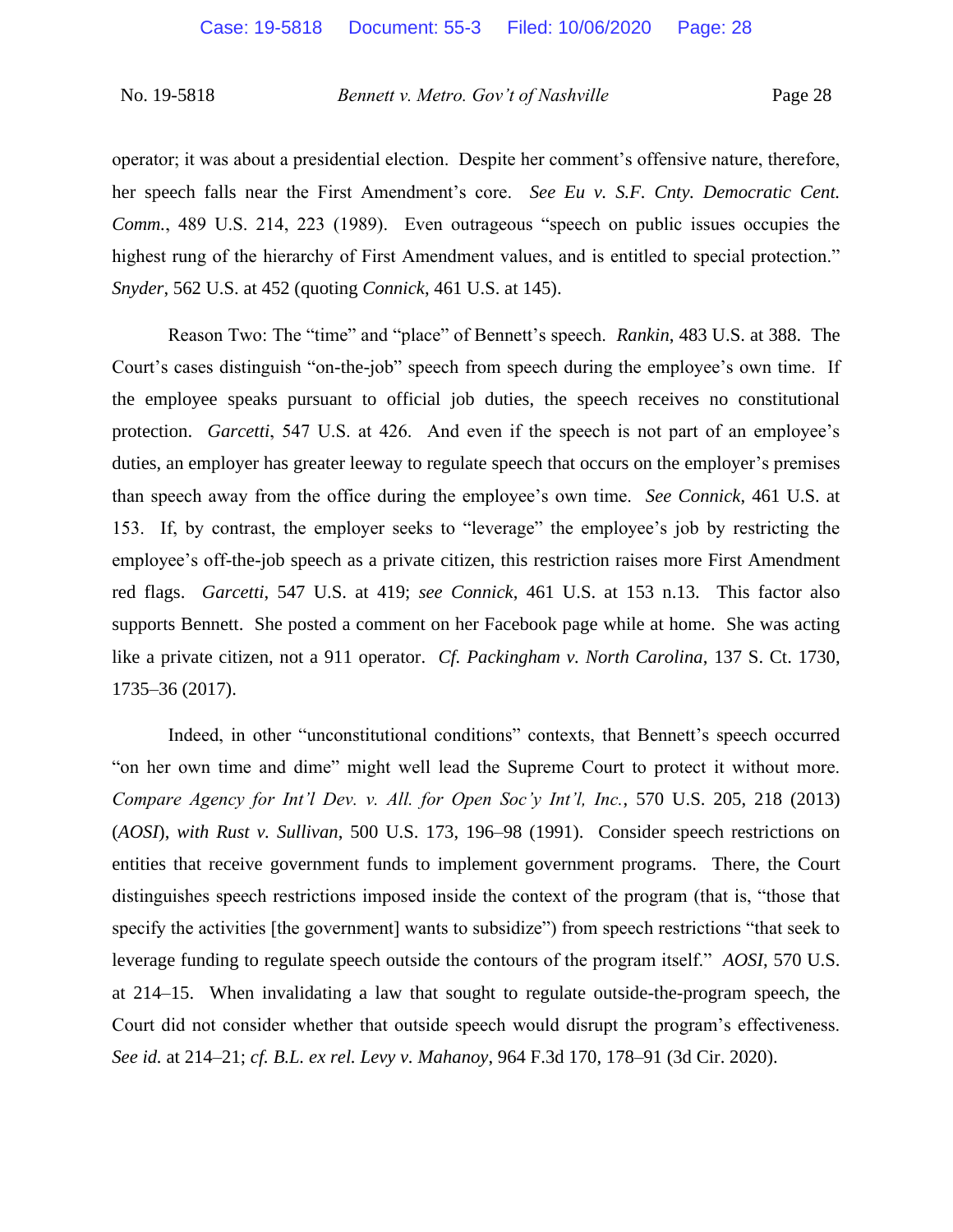All told, Bennett's speech interests are significant in this case because she spoke on her own time as a private citizen and because her expression concerned a presidential election.

*Nashville's Operational Interests*. Yet Nashville identifies two significant reasons for terminating Bennett. Reason One: The jury found that Bennett's comment was likely to "undermine" the Emergency Communications Center's mission. *Rankin*, 483 U.S. at 388. Many decisions recognize that public entities performing law-enforcement functions have an interest in maintaining "the respect and trust of the community"—an interest that has often allowed these entities to fire employees who circulate "racist messages" even on their own time. *Pappas*, 290 F.3d at 246–47; *see Grutzmacher v. Howard County*, 851 F.3d 332, 347 (4th Cir. 2017); *Sczygelski v. U.S. Customs & Border Prot. Agency*, 419 F. App'x 680, 681 (8th Cir. 2011) (per curiam); *Locurto v. Giuliani*, 447 F.3d 159, 178–83 (2d Cir. 2006); *Pereira v. Comm'r of Soc. Servs.*, 733 N.E.2d 112, 121–22 (Mass. 2000). To give the extreme example, the government may fire law-enforcement officers who promote the views of the Ku Klux Klan to ensure the community's trust in the government's nondiscriminatory enforcement of the laws. *See Weicherding v. Riegel*, 160 F.3d 1139, 1143–44 (7th Cir. 1998); *cf. Bd. of Cnty. Comm'rs, Wabaunsee Cnty. v. Umbehr*, 518 U.S. 668, 700 (1996) (Scalia, J., dissenting). Nashville could reasonably conclude that Bennett's use of the n-word implicated this interest in maintaining the community's trust in the Emergency Communications Center. She made the comment publicly on a Facebook page that mentioned her affiliation with the Center. That fact distinguishes Bennett from the employee in *Rankin*, who made her remark "in a private conversation" with a trusted coworker. 483 U.S. at 389. And while Bennett was not a police officer, her job as a 911 operator still entailed the type of "public contact role" that the clerical employee's job in *Rankin* did not. *See id.* at 390–91.

Reason Two: The jury likewise found that Bennett's public use of the n-word would undermine relationships at the Emergency Communications Center. *Id.* at 388. That is not surprising. Many cases recognize this slur's offensive nature and its potential effect on employment relations. "No other word in the English language so powerfully or instantly calls to mind our country's long and brutal struggle to overcome racism and discrimination against African-Americans." *Ayissi-Etoh v. Fannie Mae*, 712 F.3d 572, 580 (D.C. Cir. 2013)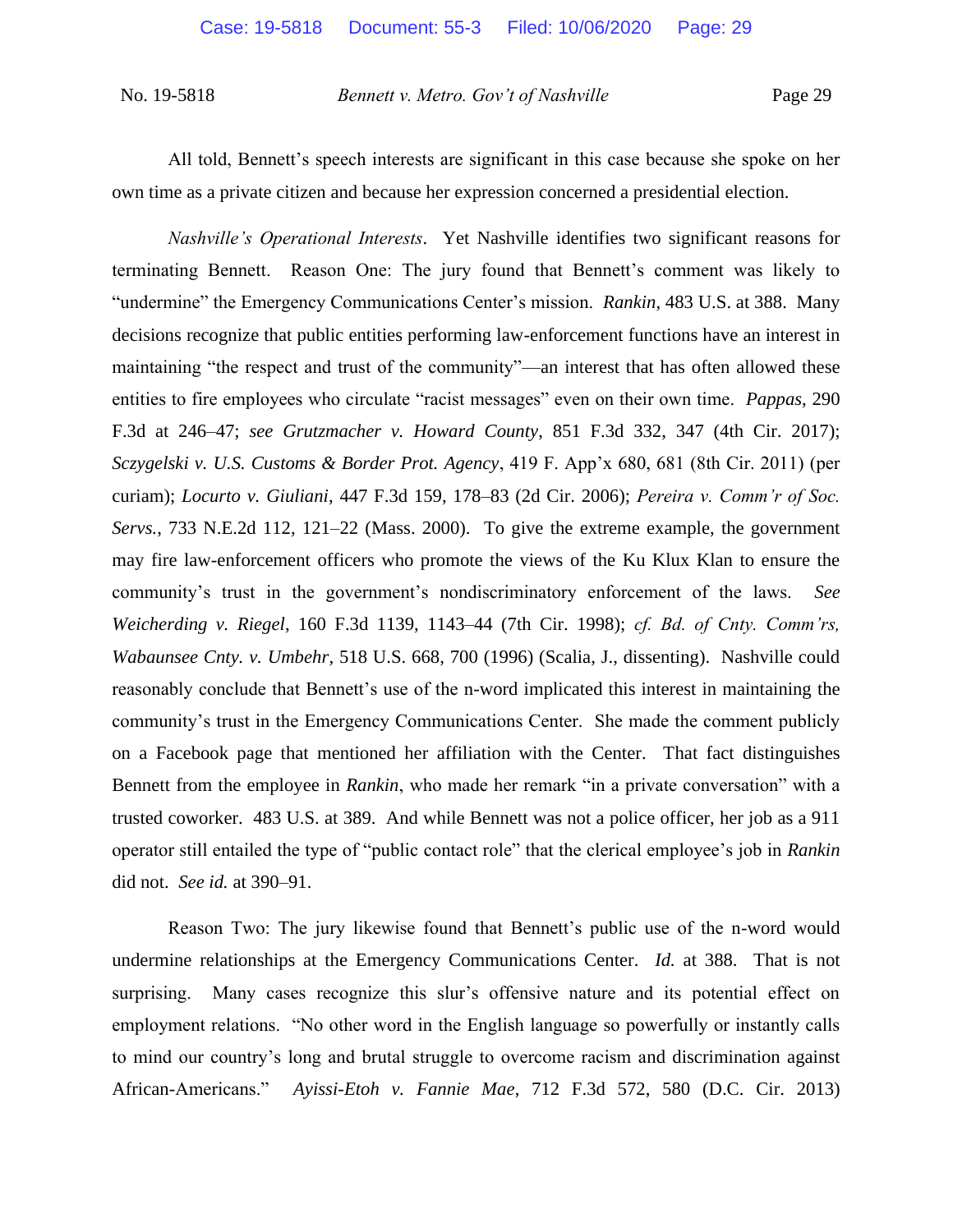(Kavanaugh, J., concurring); *Rodgers v. Western-Southern Life Ins. Co.*, 12 F.3d 668, 675 (7th Cir. 1993). When used in the workplace, courts often have found that the word offers evidence of a racially hostile environment in violation of Title VII. *See, e.g.*, *Gates v. Bd. of Educ. of the City of Chi.*, 916 F.3d 631, 638–40 (7th Cir. 2019); *Adams v. Austal, U.S.A., L.L.C.*, 754 F.3d 1240, 1251–53 (11th Cir. 2014). Here, while Bennett's speech occurred outside the workplace, Nashville could reasonably conclude that it hindered employee relationships. According to the district court, some six employees of the 120 or 125 employees at the Emergency Communications Center complained about her racial slur to supervisors.

Unlike in other contexts, moreover, the Supreme Court has not drawn a clear divide between on-the-job speech and off-the-job speech in this employment setting. It has, for example, long upheld laws that restrict employees from engaging in core political speech even outside the job on their own time. *See Broadrick v. Oklahoma*, 413 U.S. 601, 616–17 (1973); *U.S. Civil Serv. Comm'n v. Nat'l Ass'n of Letter Carriers, AFL-CIO*, 413 U.S. 548, 556 (1973). If the government can terminate employees for core political speech outside the workplace, it would be odd if they could not consider an employee's use of an offensive racial slur outside the workplace too.

#### B

With significant interests on both sides, what are courts to do? As in other contexts where "we must juggle incommensurable factors," I'm not sure I see a "right" or "wrong" answer to this balancing question. *Am. Jewish Cong. v. City of Chicago*, 827 F.2d 120, 129 (7th Cir. 1987) (Easterbrook, J., dissenting). In my respectful view after struggling with the task, *Pickering*'s instructions to engage in open-ended balancing do not provide helpful guidance to resolve concrete cases.

*First*, I find the Solomonic weighing of interests difficult because it is "out of step with our interpretive tradition." *Luis v. United States*, 136 S. Ct. 1083, 1101 (2016) (Thomas, J., concurring in the judgment). As I understand it, the balancing entails a "utilitarian calculus" about what outcome best promotes the public good: protecting the employee's speech or the government's operations. *June Med. Servs. L.L.C. v. Russo*, 140 S. Ct. 2103, 2136 (2020)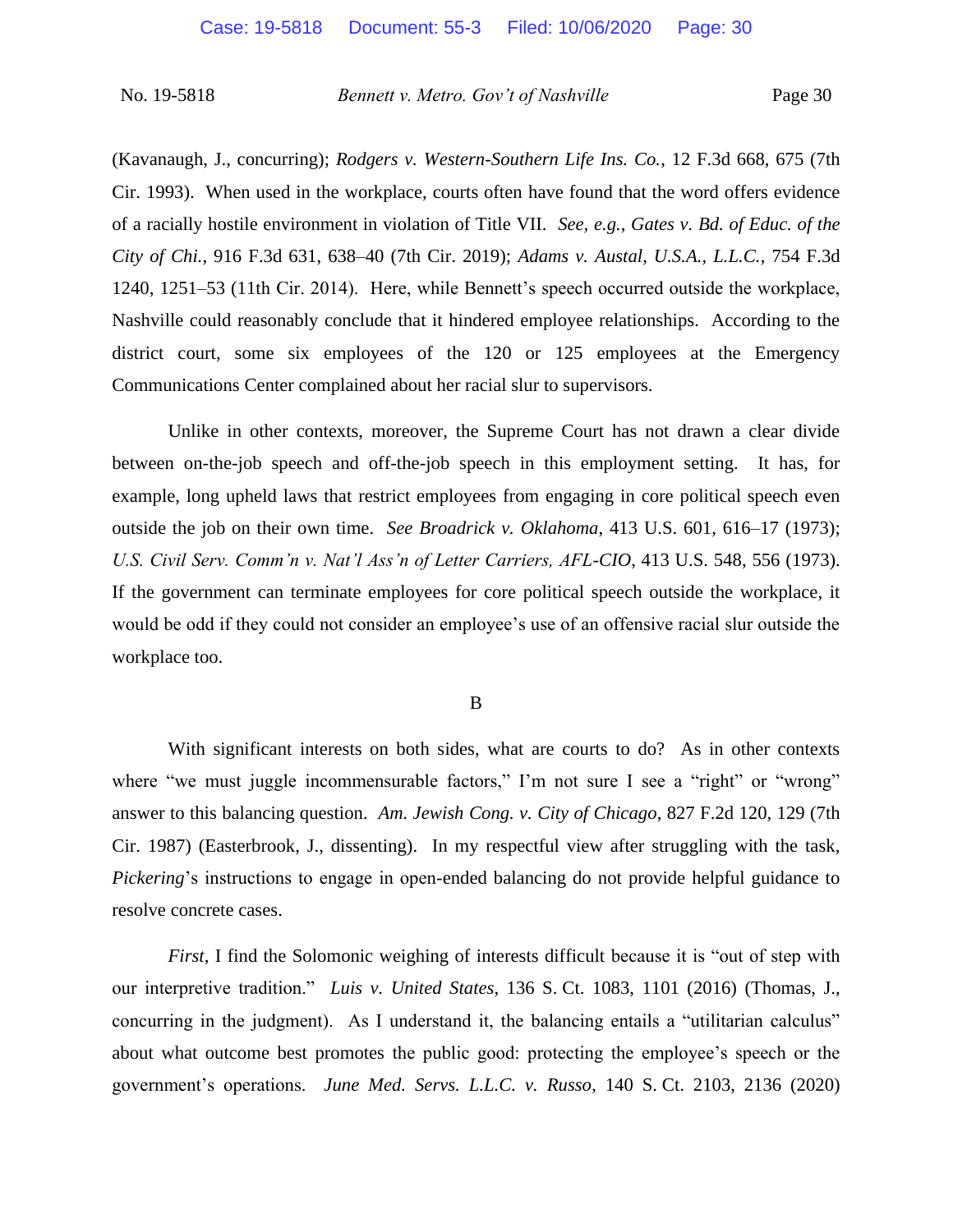(Roberts, C.J., concurring) (citation omitted). Such a policy question requires us to act more like "legislators" than "judges." *Id.* The Supreme Court's usual method of constitutional interpretation, by contrast, relies on the text, structure, and history of a provision (e.g., the Confrontation Clause) to develop a workable legal test that we can neutrally apply in individual cases (e.g., its divide between testimonial and non-testimonial hearsay). *Crawford v. Washington*, 541 U.S. 36, 67–68 (2004).

This balancing especially stands out from the Supreme Court's free-speech jurisprudence. The Court has rejected as "startling and dangerous" the notion that we may engage in "an ad hoc balancing of relative social costs and benefits" of speech. *United States v. Stevens*, 559 U.S. 460, 470 (2010); *June Med. Servs.*, 140 S. Ct. at 2179 (Gorsuch, J., dissenting). If the government targets speech based on content, the Court instead asks whether the speech falls within a category that the government has historically regulated. *See Stevens*, 559 U.S. at 468–69. If not, the Court applies rigorous scrutiny rather than legislative balancing. *Reed v. Town of Gilbert*, 576 U.S. 155, 163 (2015); *cf. Simon & Schuster, Inc. v. Members of N.Y. State Crime Victims Bd.*, 502 U.S. 105, 124–28 (1991) (Kennedy, J., concurring). If so, the Court strives to adopt an administrable legal rule to define and delimit the category. *Cf. R.A.V. v. City of St. Paul*, 505 U.S. 377, 393–94 (1992). Take libel law. There, the Court adopted the "actual malice" test. *N.Y. Times Co. v. Sullivan*, 376 U.S. 254, 283 (1964). It did not require lower courts to weigh in every case an individual's reputational interests against the speaker's expressive interests.

*Second*, this balancing requires us to compare incomparable interests. *Cf. Bendix Autolite Corp. v. Midwesco Enters.*, 486 U.S. 888, 897 (1988) (Scalia, J., concurring in the judgment). Start with the employee's speech "interest." If we are to "measure" that interest using standard First Amendment gauges, the interest should increase as the speech becomes more controversial. "If there is any fixed star in our constitutional constellation, it is that no official, high or petty, can prescribe what shall be orthodox in politics, nationalism, religion, or other matters of opinion or force citizens to confess by word or act their faith therein." *W. Va. State Bd. of Educ. v. Barnette*, 319 U.S. 624, 642 (1943). "[T]he proudest boast of our free speech jurisprudence," then, is that we protect the speech "we hate." *Matal v. Tam*, 137 S. Ct. 1744, 1764 (2017) (Alito, J., opinion) (citation omitted). The "Nazi Party may march through a city with a large Jewish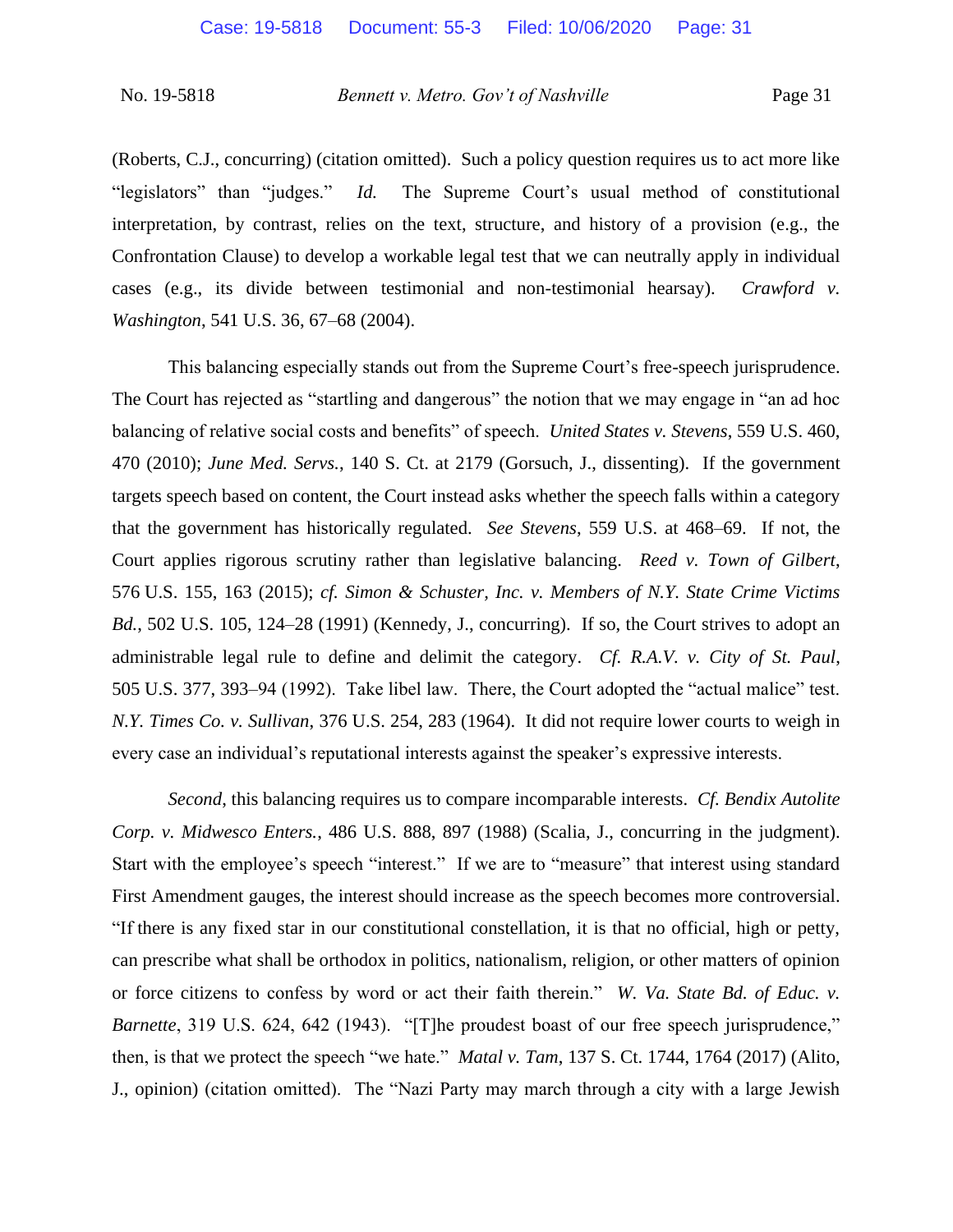population." *Am. Booksellers Ass'n v. Hudnut*, 771 F.2d 323, 328 (7th Cir. 1985). The Westboro Baptist Church may shout "Thank God for Dead Soldiers" outside the funeral of a soldier killed in the line of duty. *Snyder*, 562 U.S. at 448, 460–61. And Gregory Lee Johnson may protest this country by burning the American flag, no matter "how repellent his statements must be to the Republic itself." *Texas v. Johnson*, 491 U.S. 397, 421 (1989) (Kennedy, J., concurring). As these cases symbolize, the First Amendment has its most urgent application for speech on public issues that many in our society might find dangerously wrong. *See Snyder*, 562 U.S. at 460–61. Conversely, the First Amendment would serve no purpose if it safeguarded only "majority views." *Bible Believers v. Wayne County*, 805 F.3d 228, 243 (6th Cir. 2015) (en banc). Democracy does that well enough on its own.

Turn to the government's operational "interest." If we are to "measure" that interest under a consider-everything test, it will surely increase as the speech becomes more controversial (and thus more entitled to protection). *Rankin*, 483 U.S. at 388. We must consider such things as whether the speech will impair "harmony among co-workers" or negatively affect "working relationships." *Id.* If an employee's off-the-job political advocacy sufficiently annoys coworkers who hold opposite views, does that suffice to terminate the employee? What if nonreligious coworkers are offended by a religious coach's decision to pray in a stadium on his personal time? *Cf. Kennedy v. Bremerton Sch. Dist.*, 139 S. Ct. 634, 637 (Alito, J., respecting the denial of certiorari). How about if an employee's decision to kneel during the national anthem (again on the employee's own time) garnered significant complaints? *Pickering* has been the law for decades, yet it remains unclear how much its balancing "constitionaliz[es] a 'heckler's veto' for controversial expressions"—even expressions that occur on the employee's personal time. Kozel, *supra*, 53 Wm. & Mary L. Rev. at 2019. In short, an employee's speech interest will often move in lockstep with an employer's operational interest. How, then, can we realistically assess which is "greater"?

*Third*, because this task requires us to compare incommensurate interests, the proper outcome is bound to be in the eye of the beholder. As one of my colleagues said in another context, a subjective weighing of interests "affords far too much discretion to judges in resolving the dispute before them." *Daunt v. Benson*, 956 F.3d 396, 424 (6th Cir. 2020) (Readler, J.,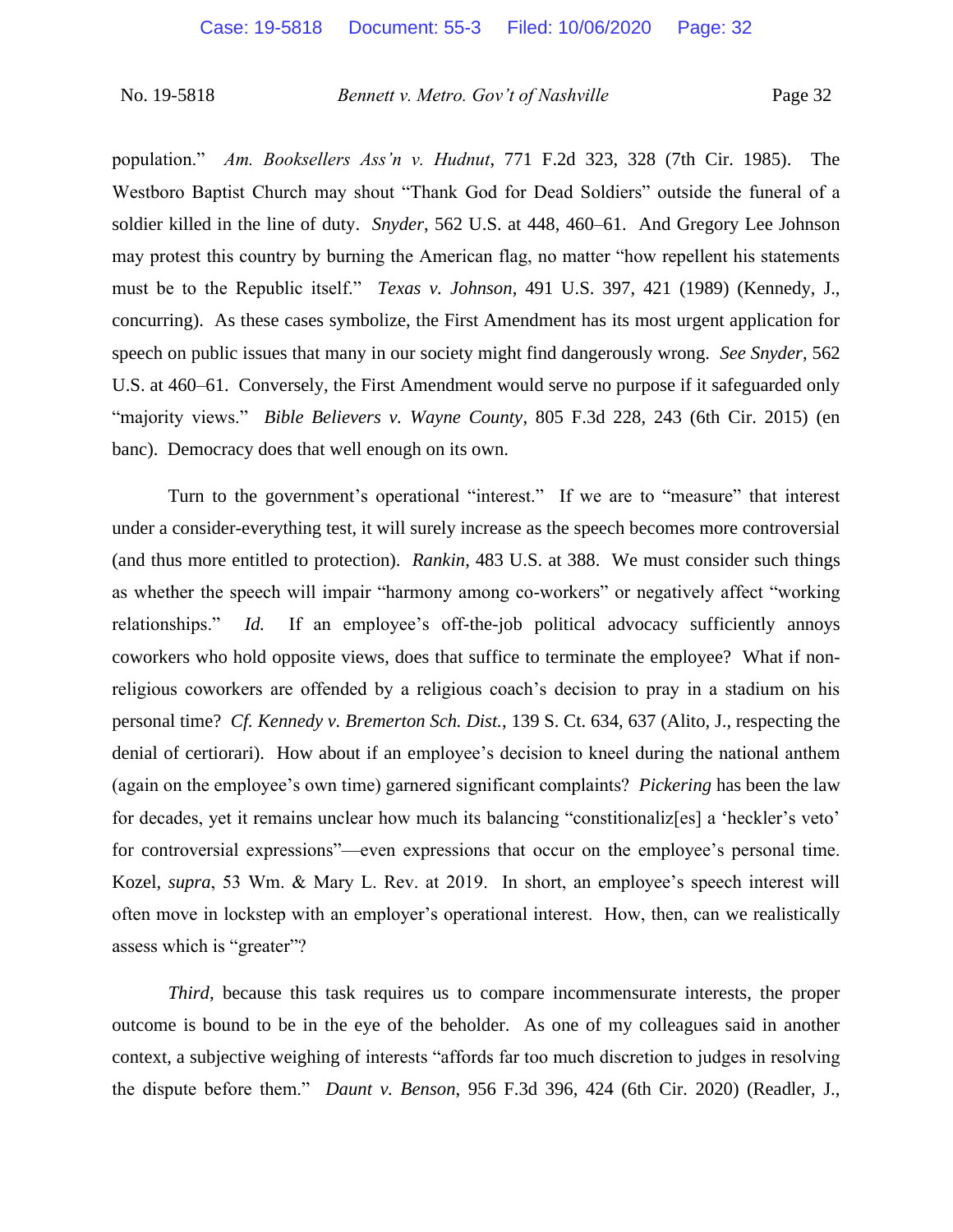concurring in the judgment). And as Chief Justice Roberts reminded, "under such tests, 'equality of treatment is . . . impossible to achieve; predictability is destroyed; judicial arbitrariness is facilitated; judicial courage is impaired.'" *June Med. Servs.*, 140 S. Ct. at 2135 (Roberts, C.J., concurring) (quoting Antonin Scalia, *The Rule of Law as a Law of Rules*, 56 U. Chi. L. Rev. 1175, 1182 (1989)).

These concerns have great force in this free-speech context. For employees, *Pickering*'s opaque test has an "obvious chilling effect on free speech." *Reno v. Am. Civil Liberties Union*, 521 U.S. 844, 871–72 (1997). It "force[s] potential speakers to steer far wider of the unlawful zone . . . than if the boundaries of the forbidden areas were clearly marked." *Brown v. Entm't Merchants Ass'n*, 564 U.S. 786, 807 (2011) (Alito, J., concurring in the judgment) (citation omitted). Indeed, if a legislature enacted *Pickering*'s balancing approach, I doubt it would survive a void-for-vagueness challenge. For employers, *Pickering*'s opaque test creates "unavoidable risks and costs" too. *Wales v. Bd. of Educ. of Cmty. Unit Sch. Dist. 300*, 120 F.3d 82, 85 (7th Cir. 1997). Just as an unclear test may deter worthwhile expression, so too it may deter a worthwhile termination. By making the answer turn on an assessment of each side's generic interests, employers can have little confidence that a federal court will agree that their operational interests outweigh their employees' speech interests. This uncertainty and the litigation risk it creates could entrench employees in positions for which they are ill-suited and thereby disserve the populace the employer serves. *Id.*; *cf. Harlow v. Fitzgerald*, 457 U.S. 800, 807 (1982).

### C

If the abstract balancing does not help resolve this case, where else should courts look? As best I can glean from precedent, the public employer must win where, as here, both sides have substantial interests on their side. The Court has told us to give "substantial deference" to an employer's decision under *Pickering*. *Umbehr*, 518 U.S. at 678. The plurality in *Waters*, for example, noted that we should give "greater deference to government predictions of harm used to justify restriction of employee speech than to predictions of harm used to justify restrictions on the speech of the public at large." 511 U.S. at 673 (plurality opinion). *Connick* likewise said that "[w]hen close working relationships are essential to fulfilling public responsibilities, a wide